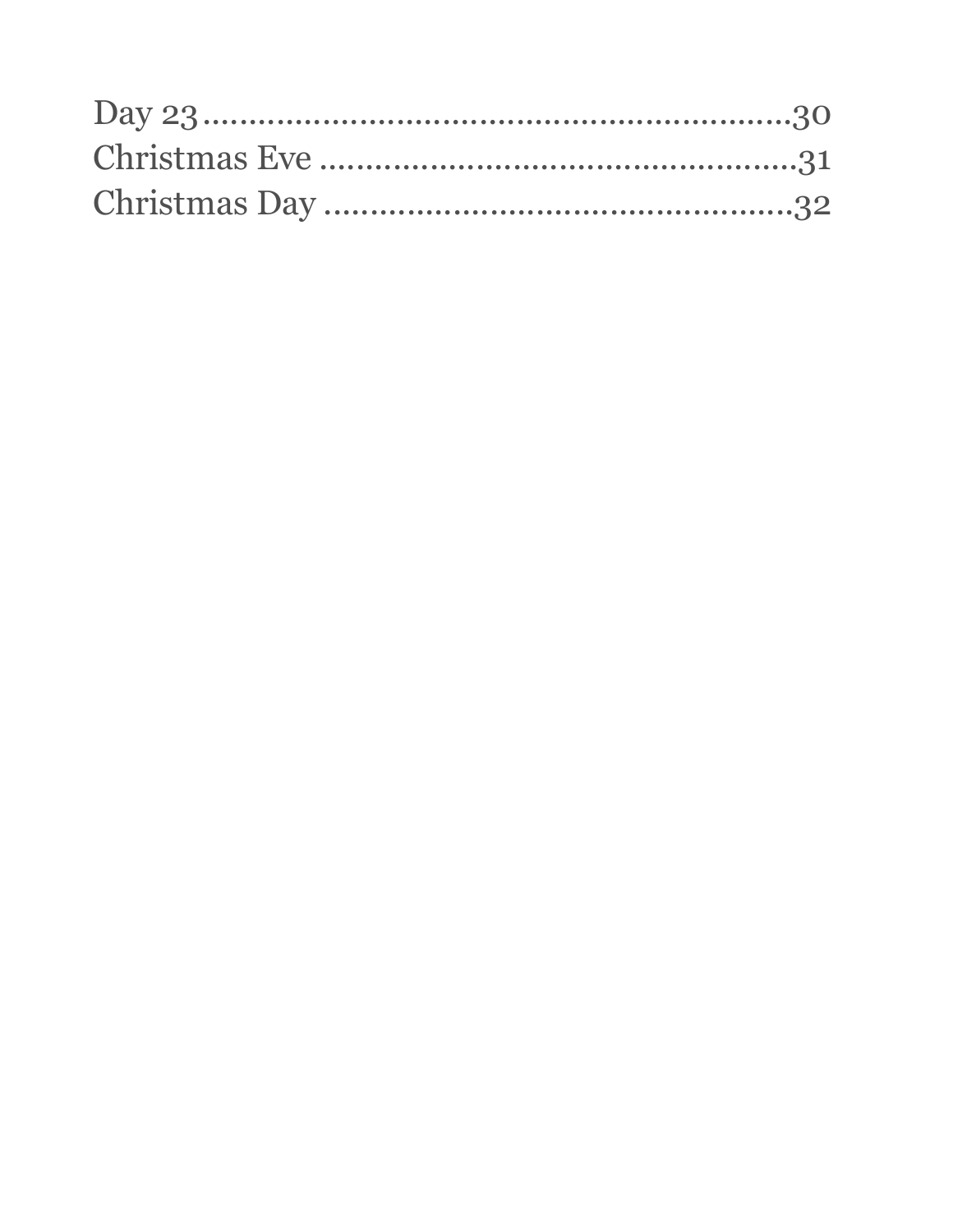# <span id="page-3-0"></span>Intro

The Christmas season is a busy time of year. We take time to prepare our homes. We plan and prepare for parties. We prepare gifts to be placed under a tree. With everything we do during this season, we can easily miss the true meaning of Christmas, if we're not careful.

This daily devotional is designed to help reset our minds and prepare our hearts for the celebration of the birth of Jesus Christ.

I pray you experience the love of God and the real presence of Him through His Son, Jesus, in a new and powerful way this year and every year.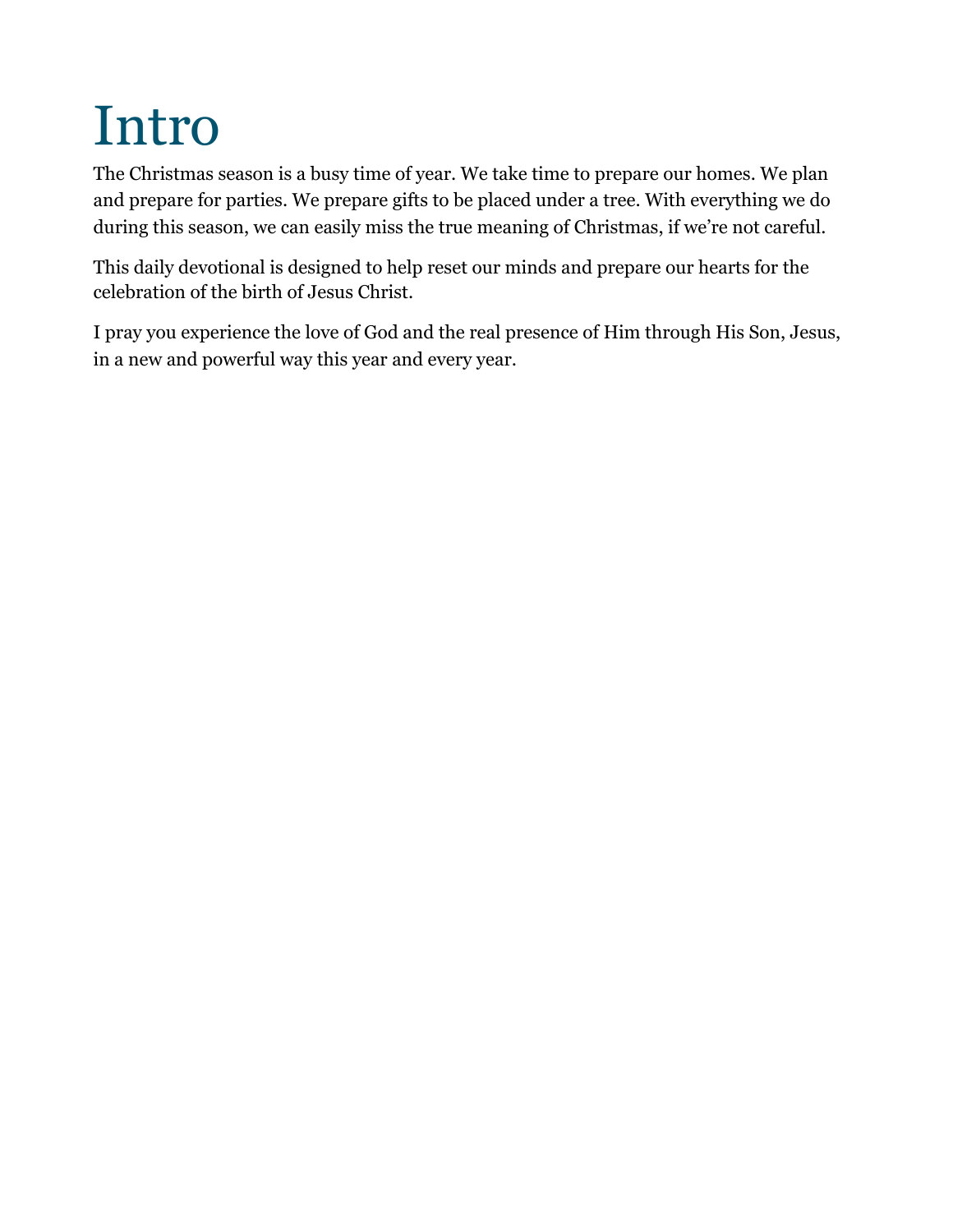<span id="page-4-0"></span>Today begins the season of Advent. This is a special time of year that we prepare our hearts to receive and celebrate the birth of Jesus Christ, our Lord and Savior. Each day up until December 24, we are taking a journey to travel along with Mary, Joseph, the Magi and many others to witness and be part of their story so this journey also becomes our journey to and with the Messiah.

Today, we begin with the genealogy found in the Gospel of Matthew.

*Matthew 1:1-17 "A record of the ancestors of Jesus Christ, son of David, son of Abraham: Abraham was the father of Isaac. Isaac was the father of Jacob. Jacob was the father of Judah and his brothers. Judah was the father of Perez and Zerah, whose mother was Tamar. Perez was the father of Hezron. Hezron was the father of Aram. Aram was the father of Amminadab. Amminadab was the father of Nahshon. Nahshon was the father of Salmon. Salmon was the father of Boaz, whose mother was Rahab. Boaz was the father of Obed, whose mother was Ruth. Obed was the father of Jesse. Jesse was the father of David the king. David was the father of Solomon, whose mother had been the wife of Uriah. Solomon was the father of Rehoboam. Rehoboam was the father of Abijah. Abijah was the father of Asaph. Asaph was the father of Jehoshaphat. Jehoshaphat was the father of Joram. Joram was the father of Uzziah. Uzziah was the father of Jotham. Jotham was the father of Ahaz. Ahaz was the father of Hezekiah. Hezekiah was the father of Manasseh. Manasseh was the father of Amos. Amos was the father of Josiah. Josiah was the father of Jechoniah and his brothers. This was at the time of the exile to Babylon. After the exile to Babylon: Jechoniah was the father of Shealtiel. Shealtiel was the father of Zerubbabel. Zerubbabel was the father of Abiud. Abiud was the father of Eliakim. Eliakim was the father of Azor. Azor was the father of Zadok. Zadok was the father of Achim. Achim was the father of Eliud. Eliud was the father of Eleazar. Eleazar was the father of Matthan. Matthan was the father of Jacob. Jacob was the father of Joseph, the husband of Mary—of whom Jesus was born, who is called the Christ. So there were fourteen generations from Abraham to David, fourteen generations from David to the exile to Babylon, and fourteen generations from the exile to Babylon to the Christ."*

This may seem like a strange way to begin to prepare our hearts; but there is actually a richness in this passage. In the ancestral line of Jesus, we find murders, adulterers, prostitutes, women (which was very uncommon in the Jewish culture to record women's names), kings, etc.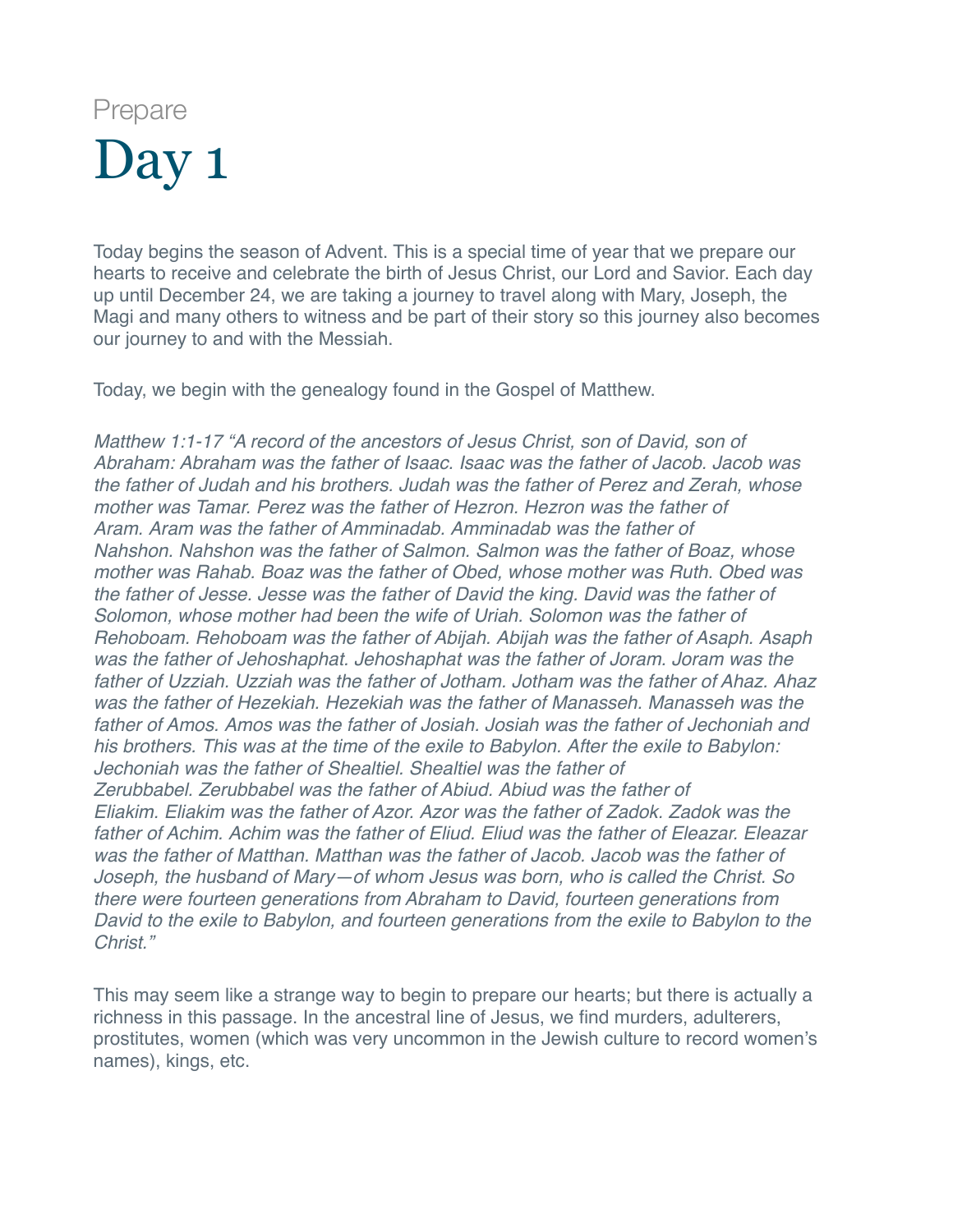We should also see ourselves in this mix of names. Have you ever felt like you were not worthy of Jesus Christ? This list of names should help you and I realize that God saw worthiness in the genealogy and wanted to show the world that God's plan and vision doesn't always include the "best" people; God's plan more than not includes people who are messed up, who think too highly of themselves, who feel worthless and resort to other sins. God can bring good out of any situation (Romans 8:28), we just need to have patience and allow God the time and space to work.

You are valuable to God. He has a plan for your life. Trust him. Let's take time this Advent season to get to know God, to know we are valuable and Jesus Christ came for you and me.

*Merciful God, you brought life out of the chaos of the waters at the beginning of time. May we be willing to allow you to bring new life out of the chaos we call life. We anxiously, but patiently, wait for the coming of Your Son, our Savior, Jesus who is the Christ. AMEN*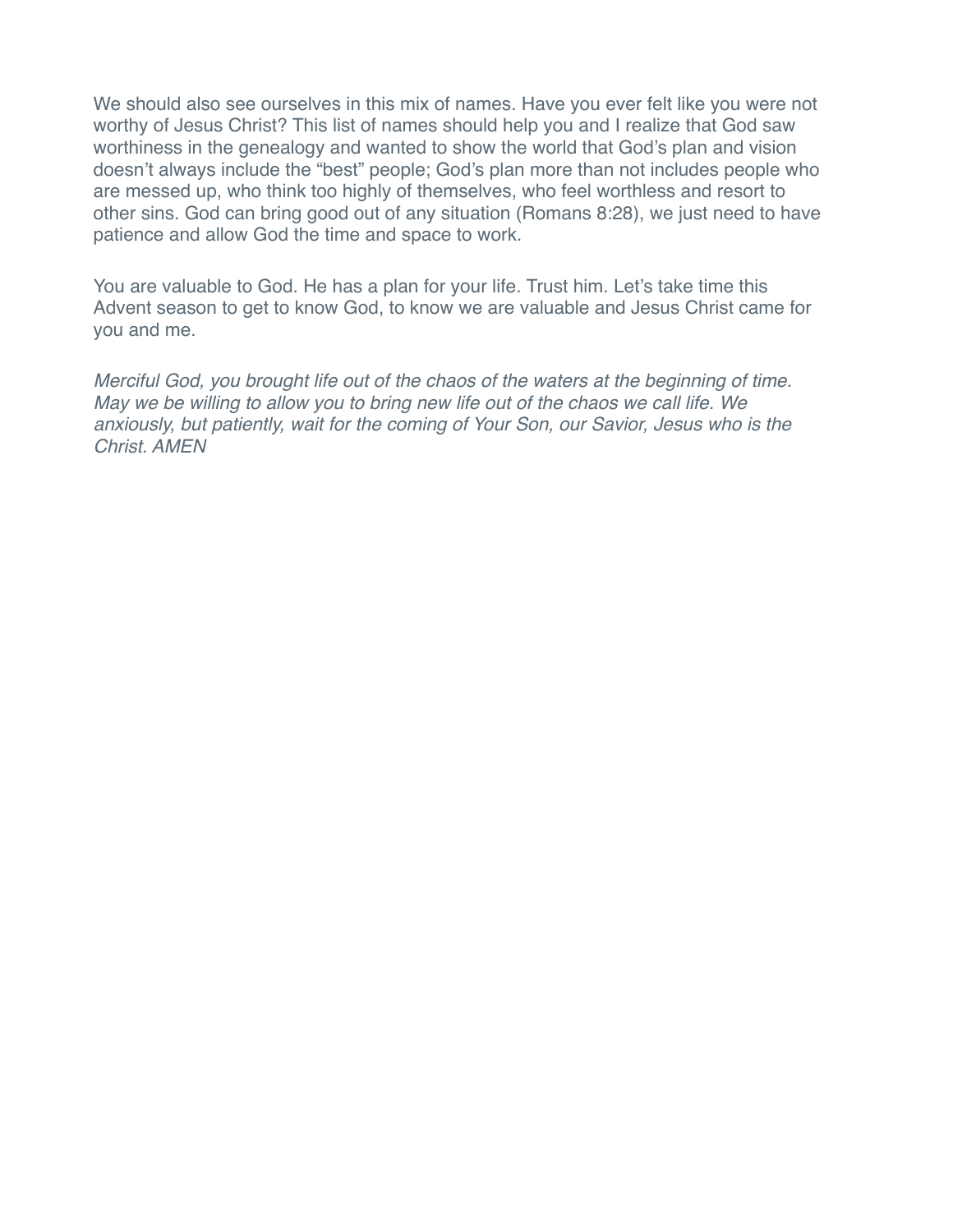<span id="page-6-0"></span>Yesterday we began the journey to the cradle. This journey will hopefully allow us the time to prepare our hearts for the coming Messiah. Here's a great truth: Jesus Christ has come and will come again! Just as we prepare to celebrate his birth, and not just go through the motions, we should also make preparations for when he comes again.

Today, we'll begin Luke chapter 1.

*Luke 1:1-4 Many people have already applied themselves to the task of compiling an account of the events that have been fulfilled among us. They used what the original eyewitnesses and servants of the word handed down to us. Now, after having investigated everything carefully from the beginning, I have also decided to write a carefully ordered account for you, most honorable Theophilus. I want you to have confidence in the soundness of the instruction you have received.*

We begin with this as a reminder the story and life of Jesus Christ has been carefully investigated. The purpose of these devotionals for the next 23 days is to help us carefully examine the account and preparations for the birth of Jesus Christ. How well we know they story affects how it will touch our hearts. We should be careful not to gloss over this event simply because we think we know what will happen. Each time we hear the Christmas story, our story is in there too.

I invite you to carefully, thoughtfully and prayerfully examine each part of the story of Jesus' birth this Advent season. Just as Luke took the careful preparations to tell the story as accurately as possible, so should we prepare our hearts and minds to make this story fresh and more real for us each year.

What will you do to make preparations for the coming Christ?

*Lord, we all to often skim over your story when we read the Bible. May we allow your Word to touch each heart and make the story of Jesus Christ's birth become more real to us, intellectually and spiritually so our lives can and will be transformed with Your presence and Your power. Amen.*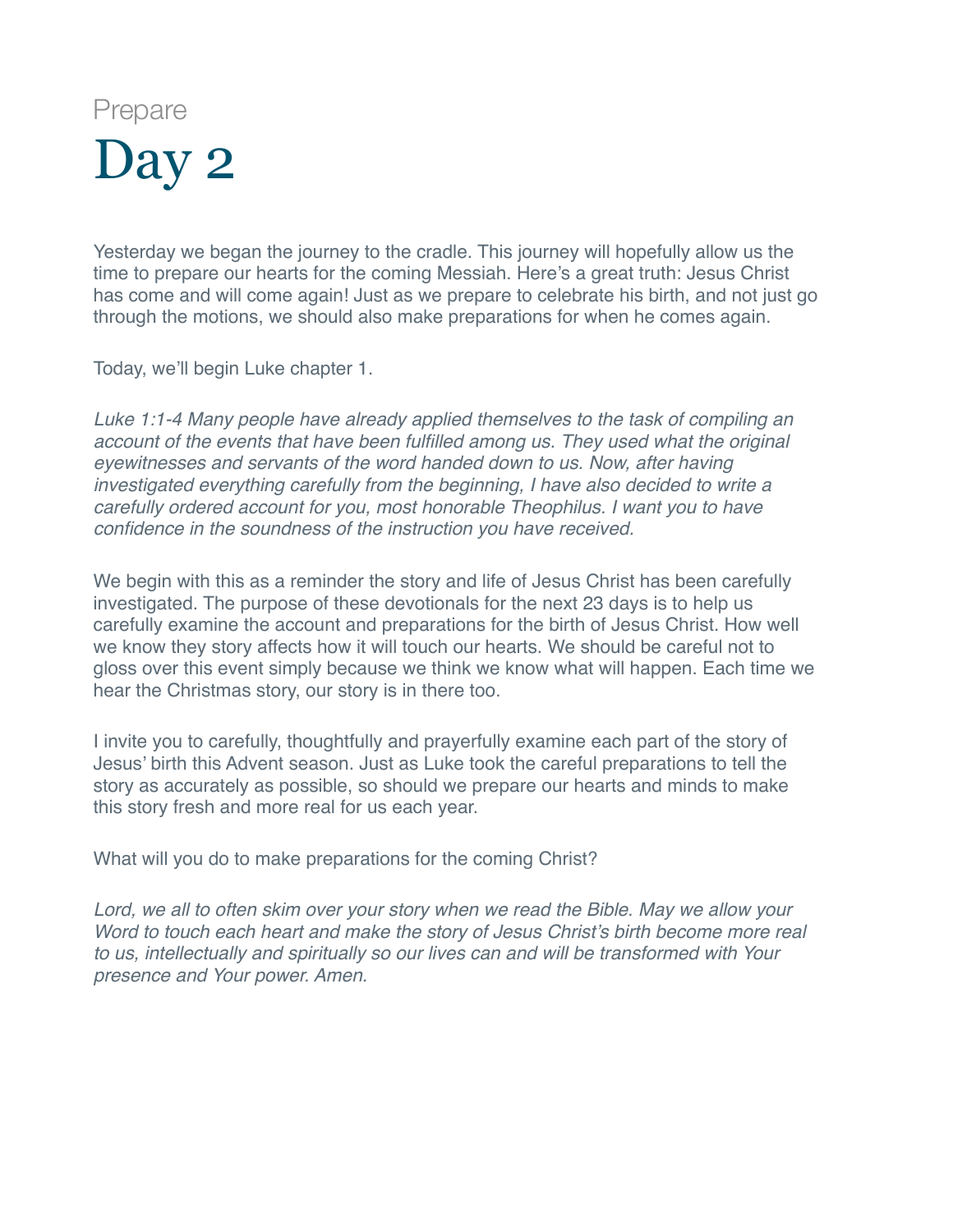<span id="page-7-0"></span>*Luke 1:5-7 During the rule of King Herod of Judea there was a priest named Zechariah who belonged to the priestly division of Abijah. His wife Elizabeth was a descendant of Aaron. They were both righteous before God, blameless in their observance of all the Lord's commandments and regulations. They had no children because Elizabeth was unable to become pregnant and they both were very old.*

Now that we are on this journey to prepare our hearts for the coming Messiah, we should take some time and release any insecurities and doubt we may have that God will come to us. As we discussed on November 30, there is nothing in God's way to stop him from fulfilling his plans.

Today we meet Zechariah and Elizabeth, a priest and his wife devoted to serving the Lord. God uses Zechariah's position as a priest to meet him exactly where he is, which we will see tomorrow. So think about it, would it have made a difference is they had another position in the community? You and I are placed in our professions to be an influence to those around us, to set the example of Jesus Christ and to tell his story.

I find it very interesting how Luke describes this couple "*blameless in their observance of all the Lord's commandments and regulations."* How would you describe yourself? Would you consider yourself to be blameless? Why or why not?

God is up to something incredible! May this Christmas bring us all into a closer relationship with Jesus Christ and we see how God is still working in the world.

*Almighty God, you have put us in this place and at this time. May we use our positions in our family, community, work place, etc to be the examples of Jesus Christ You call us to be to those around us. Thank you for this opportunity! Come, Lord Jesus! Amen.*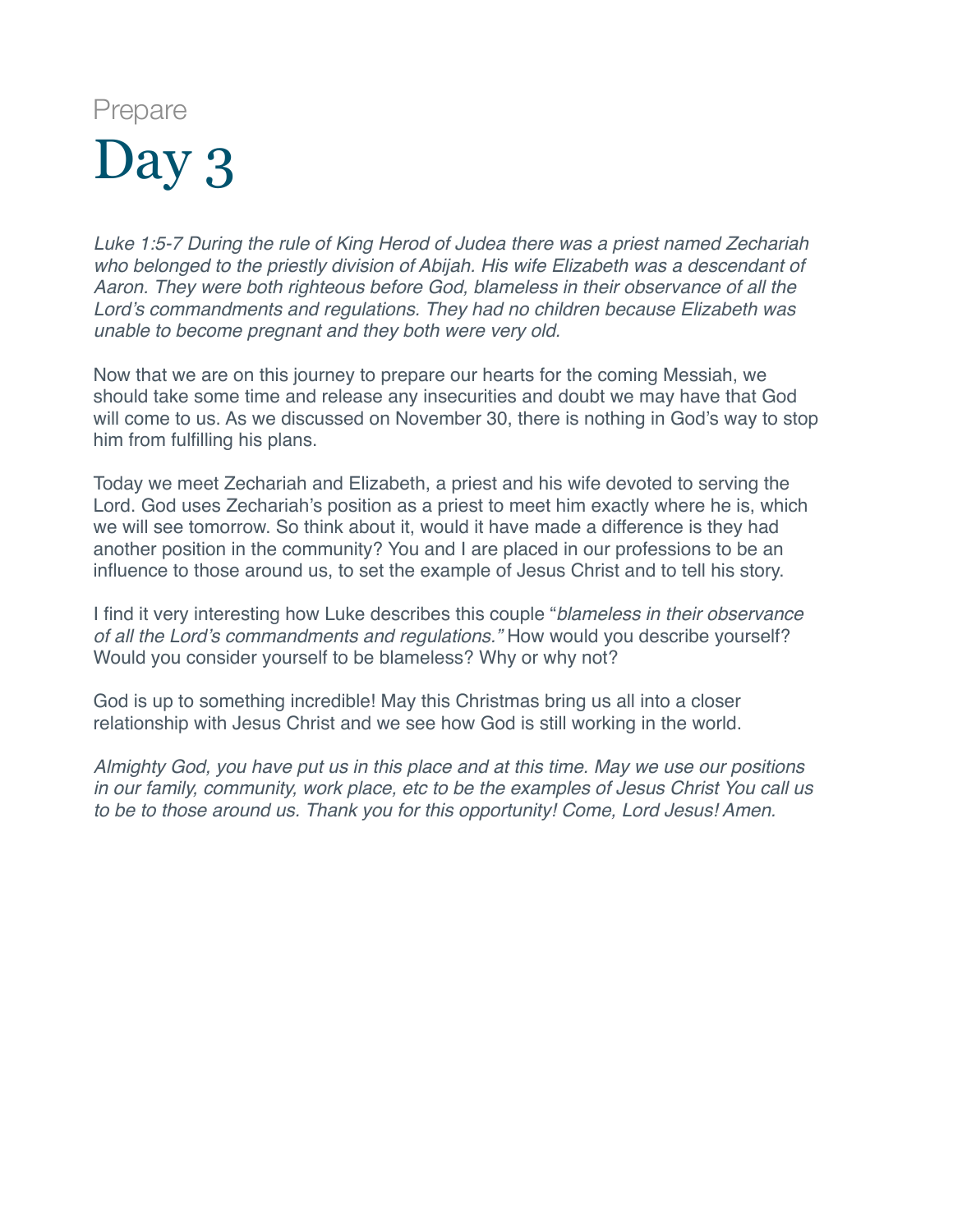<span id="page-8-0"></span>*Luke 1:8-13 One day Zechariah was serving as a priest before God because his priestly division was on duty. Following the customs of priestly service, he was chosen by lottery*  to go into the Lord's sanctuary and burn incense. All the people who gathered to *worship were praying outside during this hour of incense offering. An angel from the Lord appeared to him, standing to the right of the altar of incense. When Zechariah saw the angel, he was startled and overcome with fear. The angel said, "Don't be afraid, Zechariah. Your prayers have been heard. Your wife Elizabeth will give birth to your son and you must name him John.*

Zechariah is afraid, at first, of the angel! If you haven't been able to relate personally to the Advent/Christmas story, this is where we all should see ourselves.

Zechariah was performing his duties and prayer, as he was supposed to do. Many people today think that God will reveal himself in extraordinary ways and in extraordinary circumstances. This passage today reminds me that God is showing us, he is even in the ordinary aspects of life.

This is incredible! We do not have to go very far or really even change our work routine to be in God's presence or even hear a word from him. Here's the catch: we should not be so engrossed in what we're doing that we miss seeing and hearing from God. Even when we're working, we still should have our hearts prepared to listen and see the Living God.

How will you live differently in your everyday life today? What will you do to prepare your heart to hear from God? When you do hear God's voice, don't be afraid. Trust the God loves you and has something to reveal to you that will help you on your path in life.

*Thank you Lord for your presence even in the ordinary parts of life. May we remember you this day in all we do and not be afraid when you speak to us. Come, Lord Jesus! Amen.*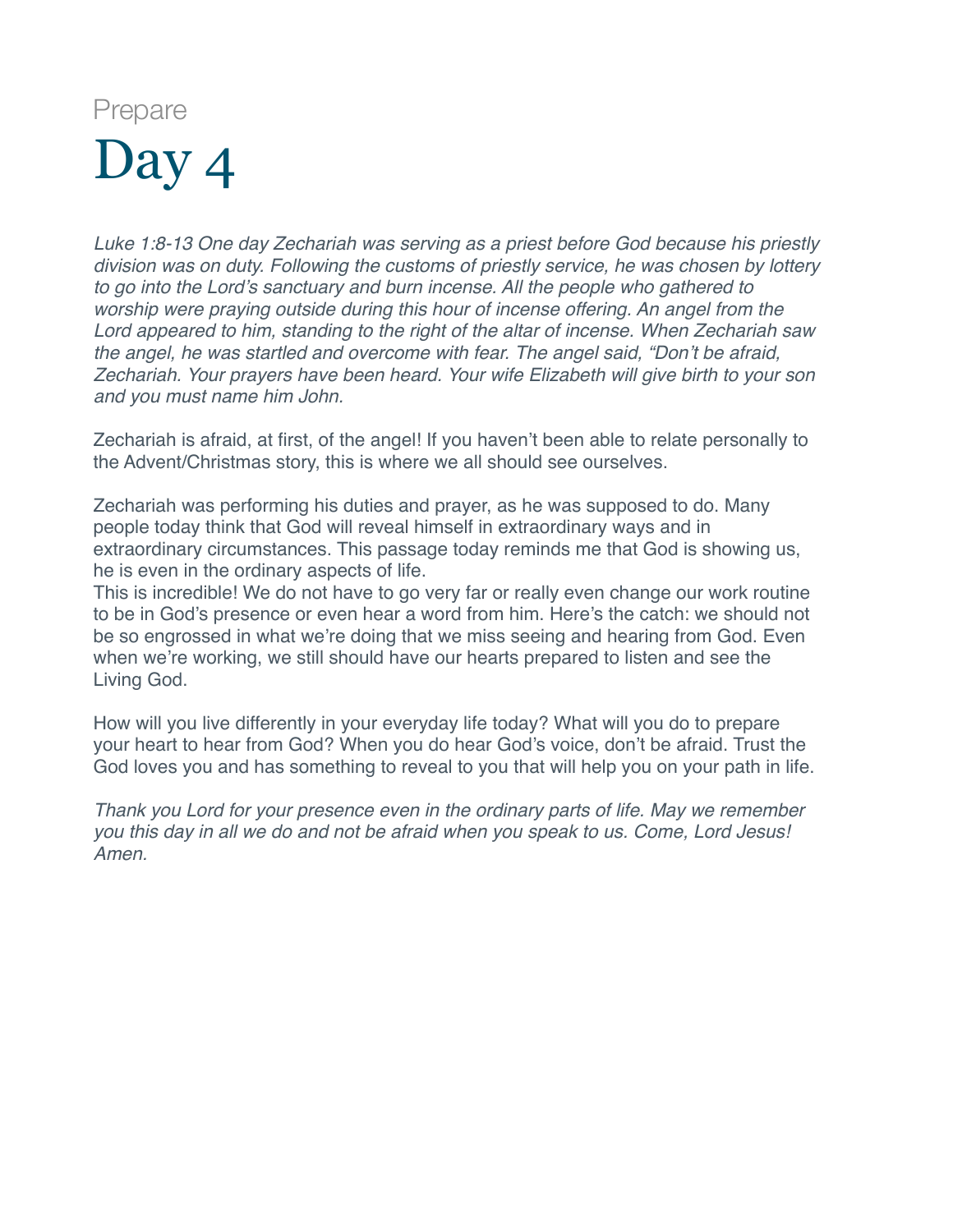<span id="page-9-0"></span>*Luke 1:14-20 He will be a joy and delight to you, and many people will rejoice at his*  birth, for he will be great in the Lord's eyes. He must not drink wine and liguor. He will *be filled with the Holy Spirit even before his birth. He will bring many Israelites back to the Lord their God. He will go forth before the Lord, equipped with the spirit and power of Elijah. He will turn the hearts of fathers back to their children, and he will turn the disobedient to righteous patterns of thinking. He will make ready a people prepared for the Lord." Zechariah said to the angel, "How can I be sure of this? My wife and I are very old." The angel replied, "I am Gabriel. I stand in God's presence. I was sent to speak to you and to bring this good news to you. Know this: What I have spoken will come true at the proper time. But because you didn't believe, you will remain silent, unable to speak until the day when these things happen."*

In our journey to Jesus' cradle this Advent season, we come now to the prophecy of the birth of John the Baptist. John was an interesting person; but he is very important and gives us an example of how we should prepare for the coming of Jesus Christ.

There are two things that catch my attention in these verses to help us this Advent season: 1) stand out and let God's glory shine through you, and 2) trust that what God says is true and will come to pass.

Stand out and let the glory of God shine through: How can we all the glory of God to shine through us? Be filled with the Holy Spirit and work in his power. This may look different in how each person lives their life; but the main point is to show love and compassion to those around us. So as you're out shopping and getting things ready for Christmas, let's not become agitated when things don't go our way. Let's be the people who, instead, act different and not be like tired, stressed, impatient people. Matthew 5:16 "In the same way, let your light shine before people, so they can see the good things you do and praise your Father who is in heaven."

Trust that what God says is true and will come to pass: Very often we want things done in our way and in our time. God's time is different than ours. 2 Peter 3:8 reminds us that "with the Lord a single day is like a thousand years and a thousand years are like a single day." When we hear from God, our tendency is to have it happen right here right now. Remember, we are in the season of preparing for the birth of Christ and trusting he will return. Faith comes when we can learn patience and simply trust that God is love and God is truth. John will not be born for another 9 months, in this story; and Jesus is still a year and a half away. We never know what will happen, but God has our life in full view.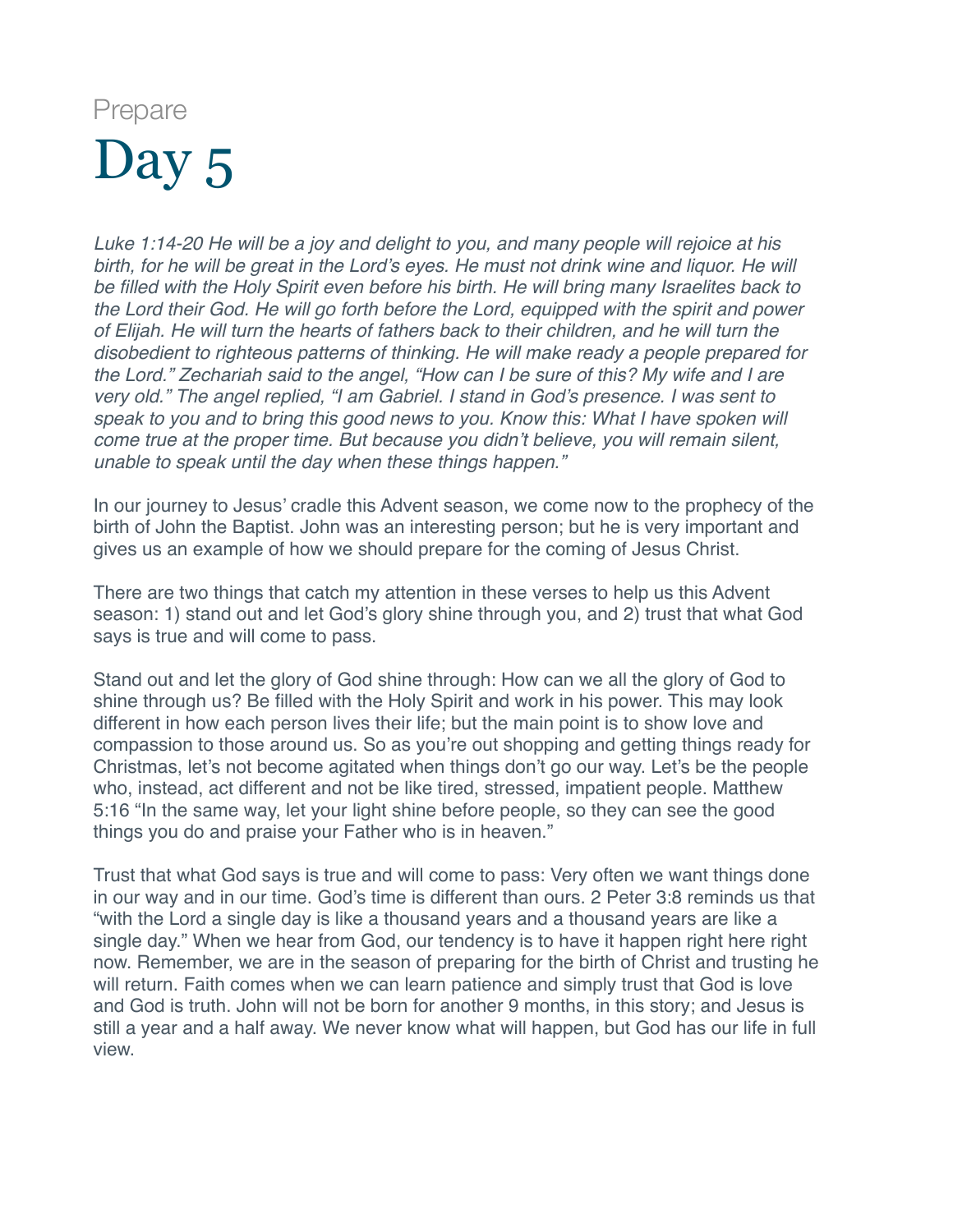*Thank you Lord for filling us with the power of your Holy Spirit. Help us be patient when you speak and with other people. Come, Lord Jesus! Amen.*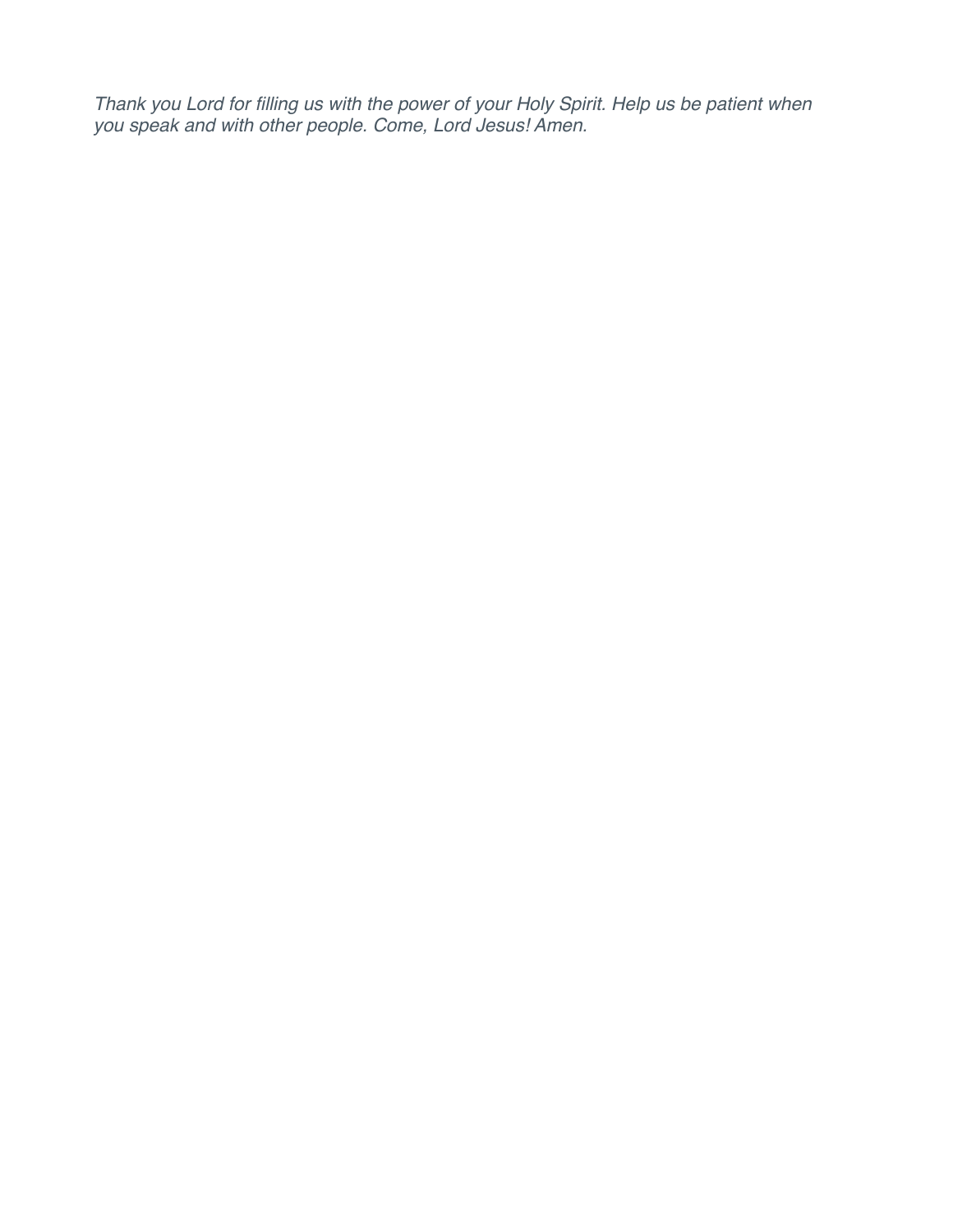<span id="page-11-0"></span>*Luke 1:21-25 Meanwhile, the people were waiting for Zechariah, and they wondered why he was in the sanctuary for such a long time. When he came out, he was unable to speak to them. They realized he had seen a vision in the temple, for he gestured to them and couldn't speak. When he completed the days of his priestly service, he returned home. Afterward, his wife Elizabeth became pregnant. She kept to herself for five months, saying, "This is the Lord's doing. He has shown his favor to me by removing my disgrace among other people."*

When we hear from God, what is the first thing we should do? Just sit around and be lazy. NO! We should be the people who continue to do our job to the best of our ability.

Zechariah just had this incredible vision from God. He could have run out and immediately told everyone outside and rushed to go home and do everything he could to make sure it came to pass. But that kind of living and thinking doesn't really rely on God and his timing. Zechariah completed his work in the Temple, because that's what he was assigned to do and he would have been breaking a major rule by leaving when he should have been there.

When God speaks and gives a vision for something we should do, he may not give a time frame. God may reveal some more of his plan for our lives, but he may also be continuing to show us who he is molding us to be.

Today our task is to do our work to the best of our ability and listen for the voice of God to work in us to reshape and remold us. You and I are not as good as we think we are; but we are so much more than we could imagine. Trust God to work in you and through you.

*Ever working creator, you are doing an incredible work in us so we can be the people you call us to be. Grant us strength, patience, wisdom to live out your calling to be lights on a hill so everyone can see your glory and know you. Continue to work within us to have the fruit of the spirit come to pass. Come, Lord Jesus! Amen.*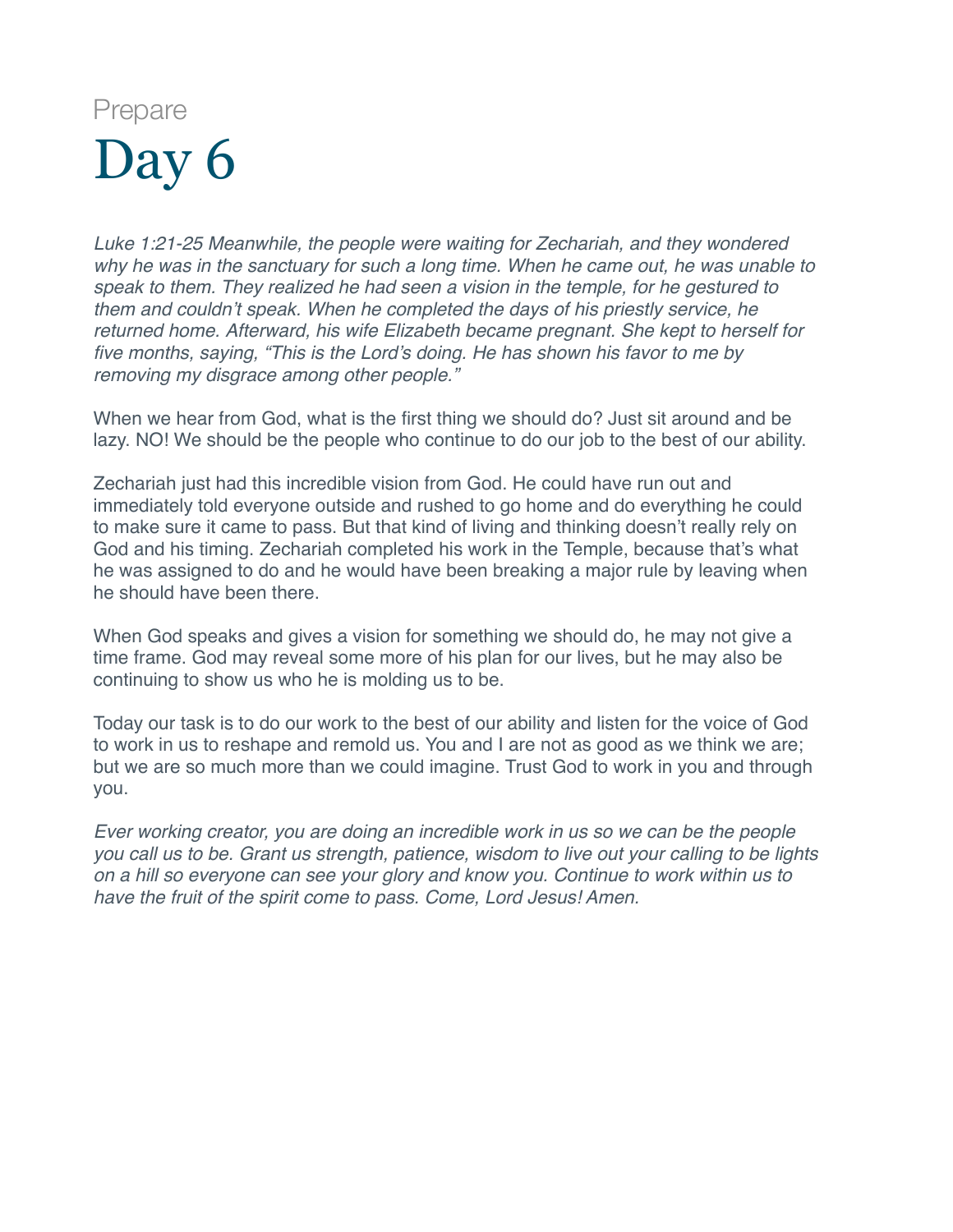<span id="page-12-0"></span>*Luke 1:26-34 When Elizabeth was six months pregnant, God sent the angel Gabriel to Nazareth, a city in Galilee, to a virgin who was engaged to a man named Joseph, a descendant of David's house. The virgin's name was Mary. When the angel came to her, he said, "Rejoice, favored one! The Lord is with you!" She was confused by these words and wondered what kind of greeting this might be. The angel said, "Don't be afraid, Mary. God is honoring you. Look! You will conceive and give birth to a son, and you will name him Jesus. He will be great and he will be called the Son of the Most High. The Lord God will give him the throne of David his father. He will rule over Jacob's house forever, and there will be no end to his kingdom." Then Mary said to the angel, "How will this happen since I haven't had sexual relations with a man?"*

So we finally get to Jesus' birth spoken of by the angel Gabriel. One of the things that happens is we hear this story every year and know the details. As we're going through this story segment by segment, I continue to invite you to find yourself in it and hear God speaking directly to you.

I find it interesting that every time, in the Bible, an angel appears, the first thing they say is ,"don't be afraid." When your life is suddenly interrupted, how do you feel? Do you feel calm? Most likely not.

Mary was going about her day as normal, and all of a sudden her entire life is changing. God is calling her to this incredible life of being the earthly mother to the Messiah, Jesus Christ himself. I believe God is calling a person reading this today into vocational ministry. To be clear, each one of us is a minister to the world. Where we work, go out, eat, home, etc. are all places we are ambassadors to Jesus Christ.

We often have questions when God says he wants to use us. Why me? There has to be someone of better character. Someone smarter. Someone better off. But God uses people we don't expect…you and me!

*Almighty God, you speak daily. Open our understanding so we know where we are already in ministry and where you are calling us to go to be in ministry. Allow us to see and live into the gifts you have given. Come, Lord Jesus! Amen.*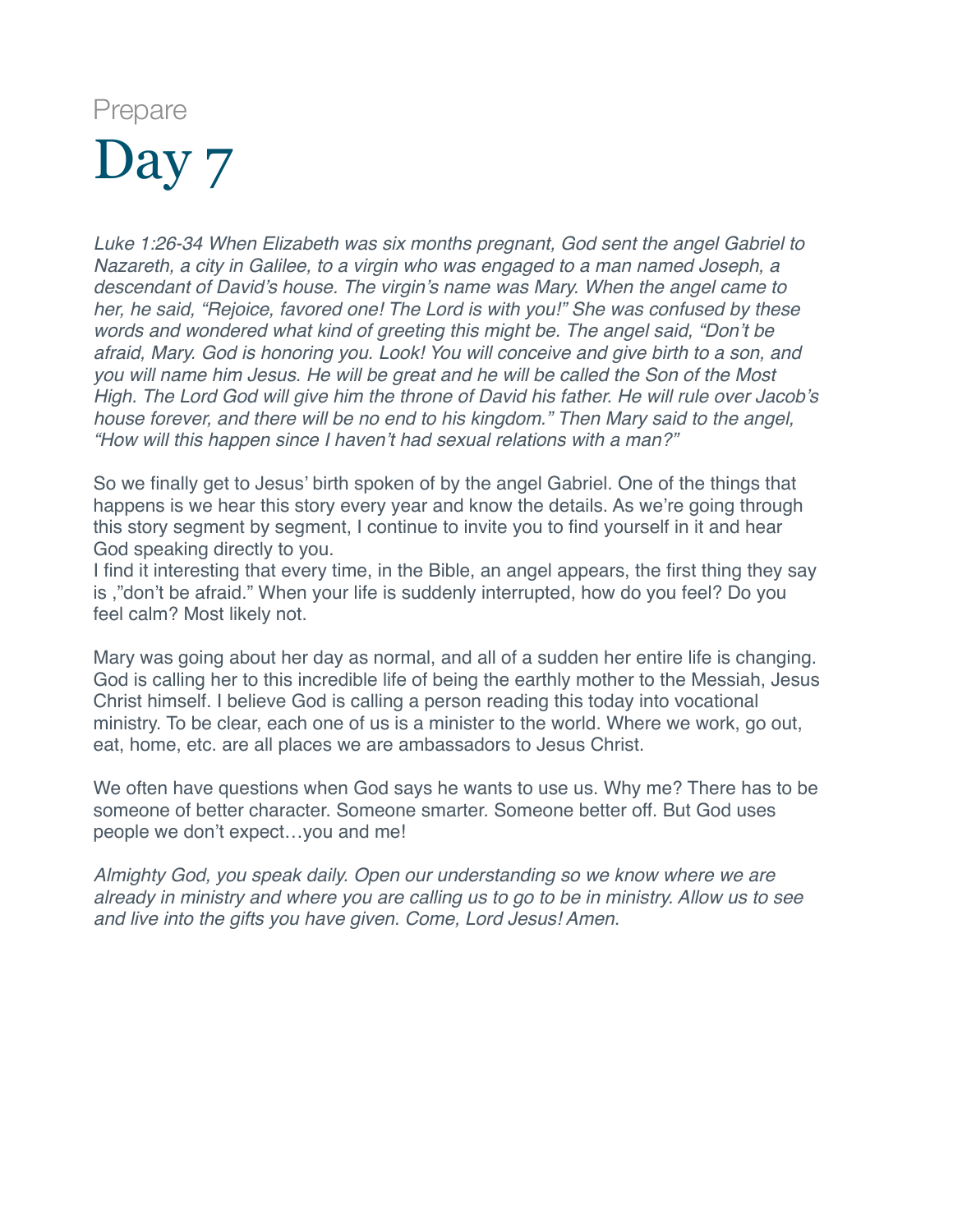<span id="page-13-0"></span>*Luke 1:35-38 The angel replied, "The Holy Spirit will come over you and the power of the Most High will overshadow you. Therefore, the one who is to be born will be holy. He will be called God's Son. Look, even in her old age, your relative Elizabeth has conceived a son. This woman who was labeled 'unable to conceive' is now six months pregnant. Nothing is impossible for God." Then Mary said, "I am the Lord's servant. Let it be with me just as you have said." Then the angel left her.*

Humans have limitations. God does not. We often try to say God only works in certain ways and in certain times and under certain circumstances. This is simply putting God in a box. One of the issues with this is that when we put limits on God, we are attempting to control God and create God out of our image.

"Nothing is impossible for God."

Here is a great story of how a seminary overcame financial obstacles because of the power of God. This is taken from the Dallas Theological Seminary web site:

*One year several weeks before May graduation, the leaders had a few days to decide whether the school would continue.*

*Three people were awakened at 5 a.m. on a Saturday—Dr. William Anderson, a Dallas pastor instrumental in the Seminary's founding; [Dr. Chafer](http://www.dts.edu/read/an-eighty-year-legacy-jeffrey-jon-richards/), founder and first president; and a donor. None knew the others were awakened, and each was impressed with the need to pray about the burden the Seminary faced. Only weeks later did they learn that all three had been awakened at the same time.*

*It took the donor about two weeks to get the money ready. And at the time it arrived, Dr. Lewis S. Chafer, Dr. Rollin T. Chafer, Dr. C. Fred Lincoln, and Dr. Harry Ironside prayed together on a Monday morning in an office. After praying they sat for a few minutes in silence. There came a knock at the door and a government bond for \$10,000 arrived from an unknown banker in Illinois.*

*Some folklore has developed around this narrative. There was this story about a cattleman or a rancher. Somebody retelling it probably preached that "God owns the cattle on a thousand hills," and that's where cattle and a Texas rancher came in. But the real story had nothing to do with a cattleman or a rancher. In reality, it had everything to do with "the God who owns all" sovereignly working in the hearts of a pastor, a president, and a donor. Three men prayed, and one had the financial means to give what the school needed to survive. In obedience, he sent it.*

*That story has been a faith-builder for many of us throughout the years. The prompting of the Spirit and the Lord's provision at that time constituted a God-moment in our school's history. Stories of answered prayer and God's provision have continued across the decades.*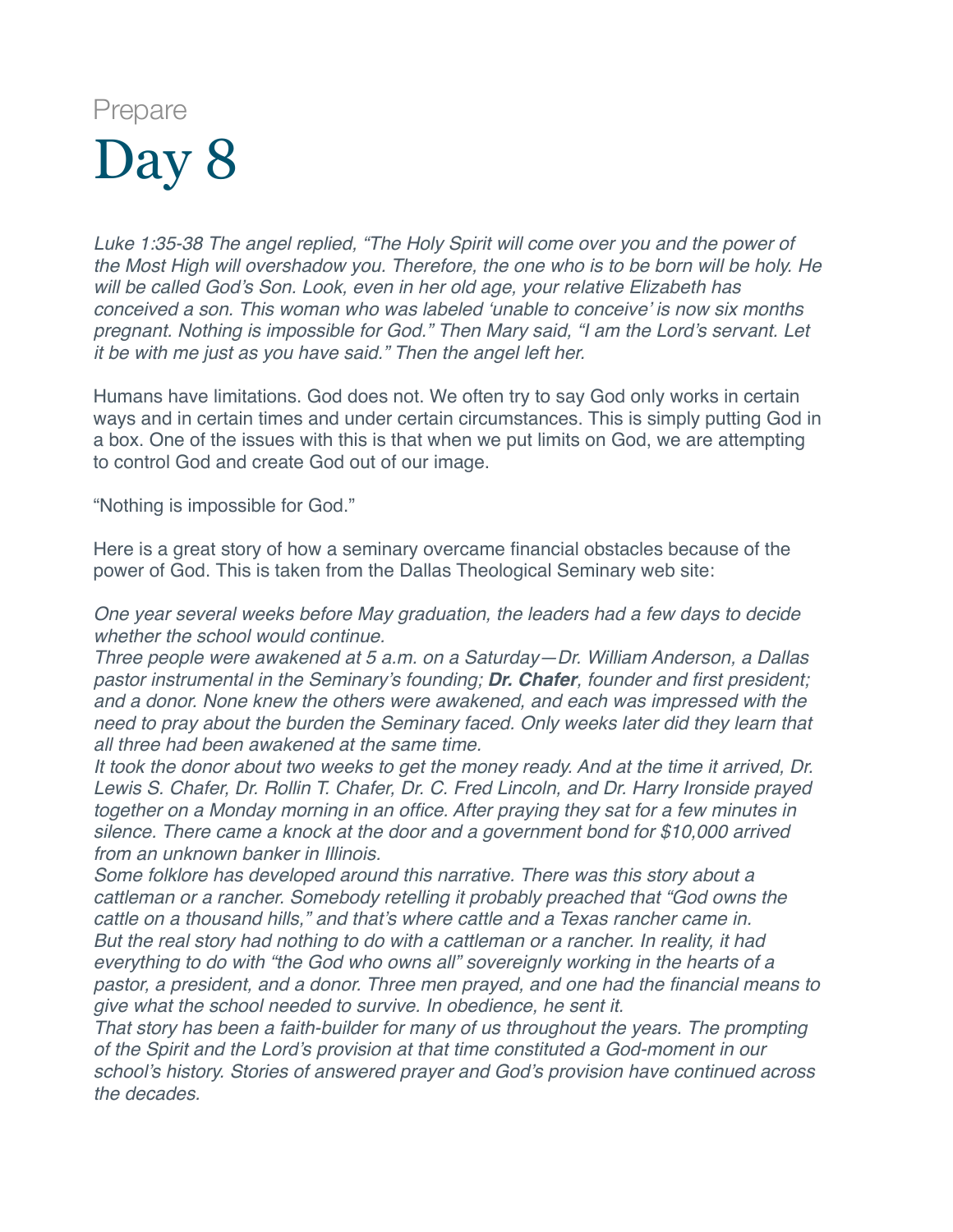God can overcome any limitations we place upon ourselves: education, finances, or anything else. Today we are invited to wholeheartedly trust God and see how big God truly is…so much bigger than we might imagine or can conceive.

*Great God, we often place you under limitations. Help us trust you and help us see how grand you actually are. Guide us and break us free from lack of trust and movement on our part because of our limitations. Come, Lord Jesus! Amen.*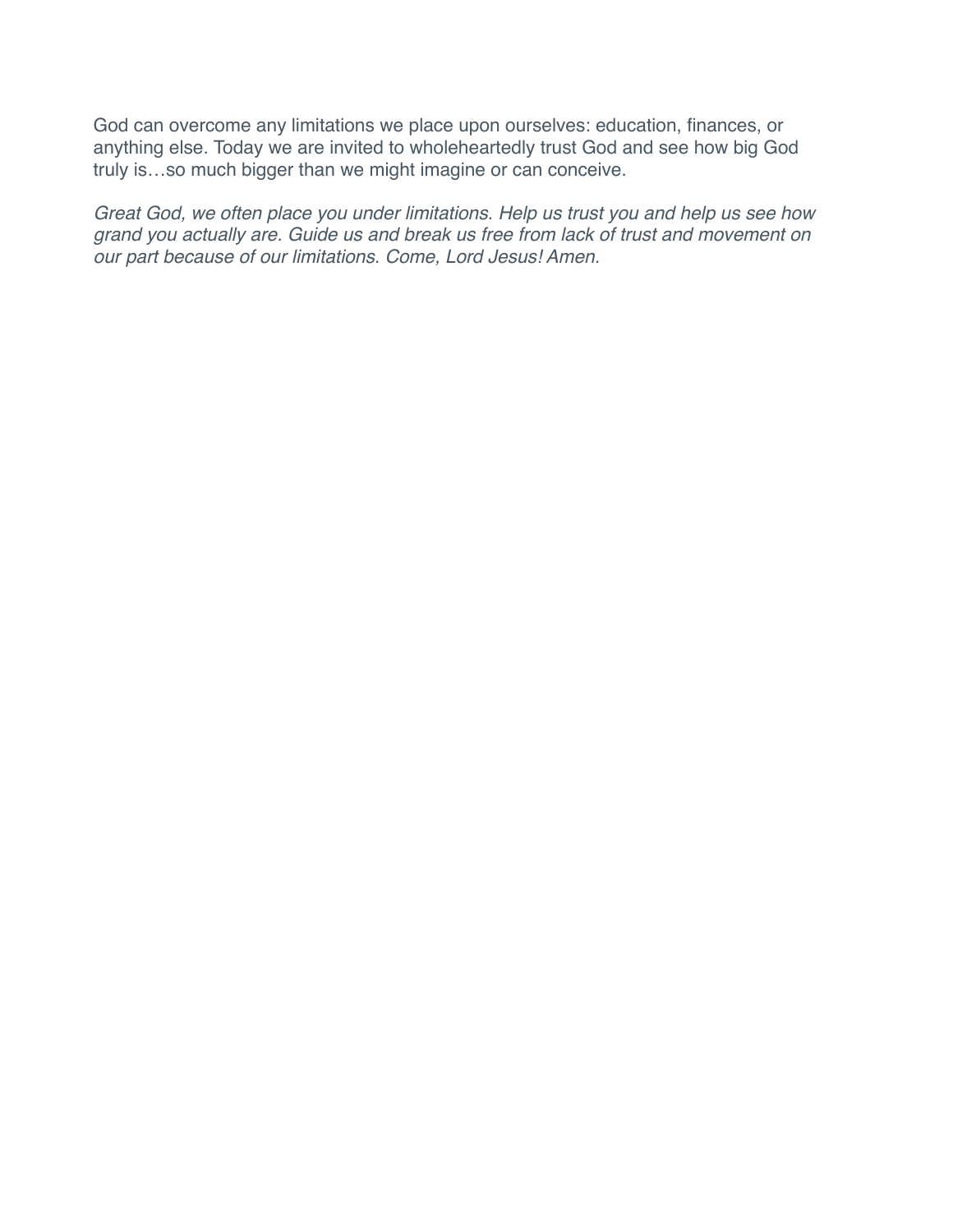<span id="page-15-0"></span>*Luke 1:39-45 Mary got up and hurried to a city in the Judean highlands. She entered Zechariah's home and greeted Elizabeth. When Elizabeth heard Mary's greeting, the child leaped in her womb, and Elizabeth was filled with the Holy Spirit. With a loud voice she blurted out, "God has blessed you above all women, and he has blessed the child you carry. Why do I have this honor, that the mother of my Lord should come to me? As soon as I heard your greeting, the baby in my womb jumped for joy. Happy is she who believed that the Lord would fulfill the promises he made to* her."

Remember yesterday's passage. Mary just heard she would be the mother of the Son of God and she accepted. Now, she is off to be with people who she may believe to give her peace and walk with her on this journey she is beginning. Mary went to trusted people.

When you have good news (or need to sort out your thoughts) who do you go to? We tend to want to work through ideas and things on our own and privately; but we can get an even greater realization and understanding if we go to people we can trust. Sometimes, the people we go to will even have a word from God to help us, encourage us. We all need encouragers. Life is not always easy and we need to confidence of having people we can trust and go to.

This Advent season, as we are preparing our hearts for the coming of Christ, we are encouraged and invited to be around people we trust and friends who will be there for us (like Elizabeth was for Mary and vise versa).

*Almighty and gracious God. Thank you for the people you place in our lives to help us work through life and hear from you. Guide us as we prepare our hearts, and help us be encouragers and be encouraged about the coming of your Son, Jesus Christ. Come, Lord Jesus! Amen.*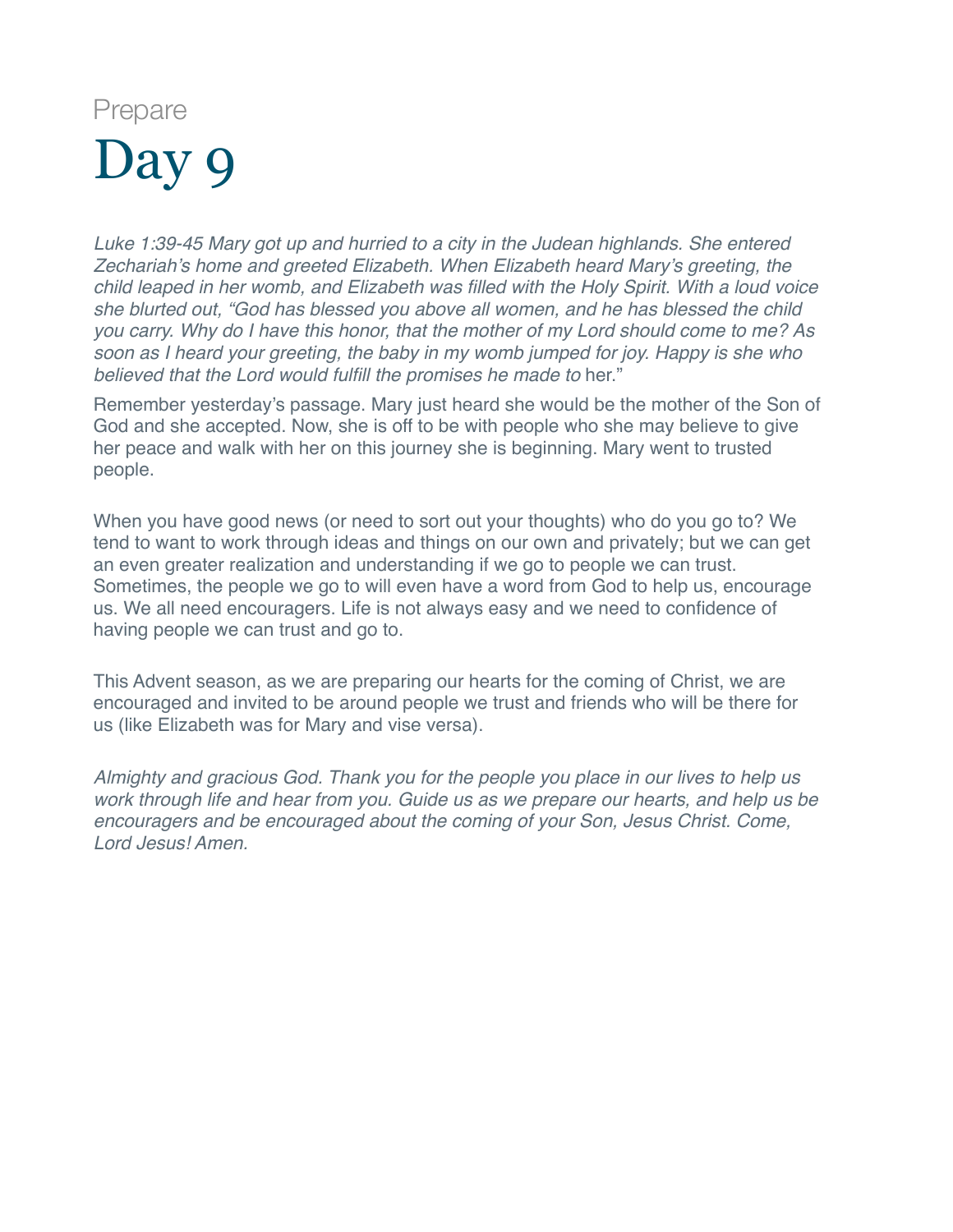<span id="page-16-0"></span>*Luke 1:46-56 Mary said, "With all my heart I glorify the Lord! In the depths of who I am I rejoice in God my savior. He has looked with favor on the low status of his servant. Look! From now on, everyone will consider me highly favored because the mighty one has done great things for me. Holy is his name. He shows mercy to everyone, from one generation to the next, who honors him as God. He has shown strength with his arm. He has scattered those with arrogant thoughts and proud inclinations. He has pulled the powerful down from their thrones and lifted up the lowly. He has filled the hungry with good things and sent the rich away empty-handed. He has come to the aid of his servant Israel, remembering his mercy, just as he promised to our ancestors, to Abraham and to Abraham's descendants forever." Mary stayed with Elizabeth about three months, and then returned to her home.*

How do you think you would respond if you were in the situation Mary was in? Remember she faced stoning, ridicule, being thrown out of the family, anything like that. But she still found it in her to praise the Lord even in the midst of knowing what could happen to her.

Whatever it is you face today, it may look grim and you don't know how it will turn out; but God can still be praised! Here's why:

- ¥ God has never left you.
- ¥ You are held tight in the grip of God.
- ¥ You have the power of the Holy Spirit within you.
- ¥ You have not lost your salvation.

I hope you can remember that this day and give praise and thanks to God in any situation you're in.

*Lord, Thank you for this time. Thank you for your presence. Thank you for giving way more than we deserve or realize we have. Come, Lord Jesus! Amen.*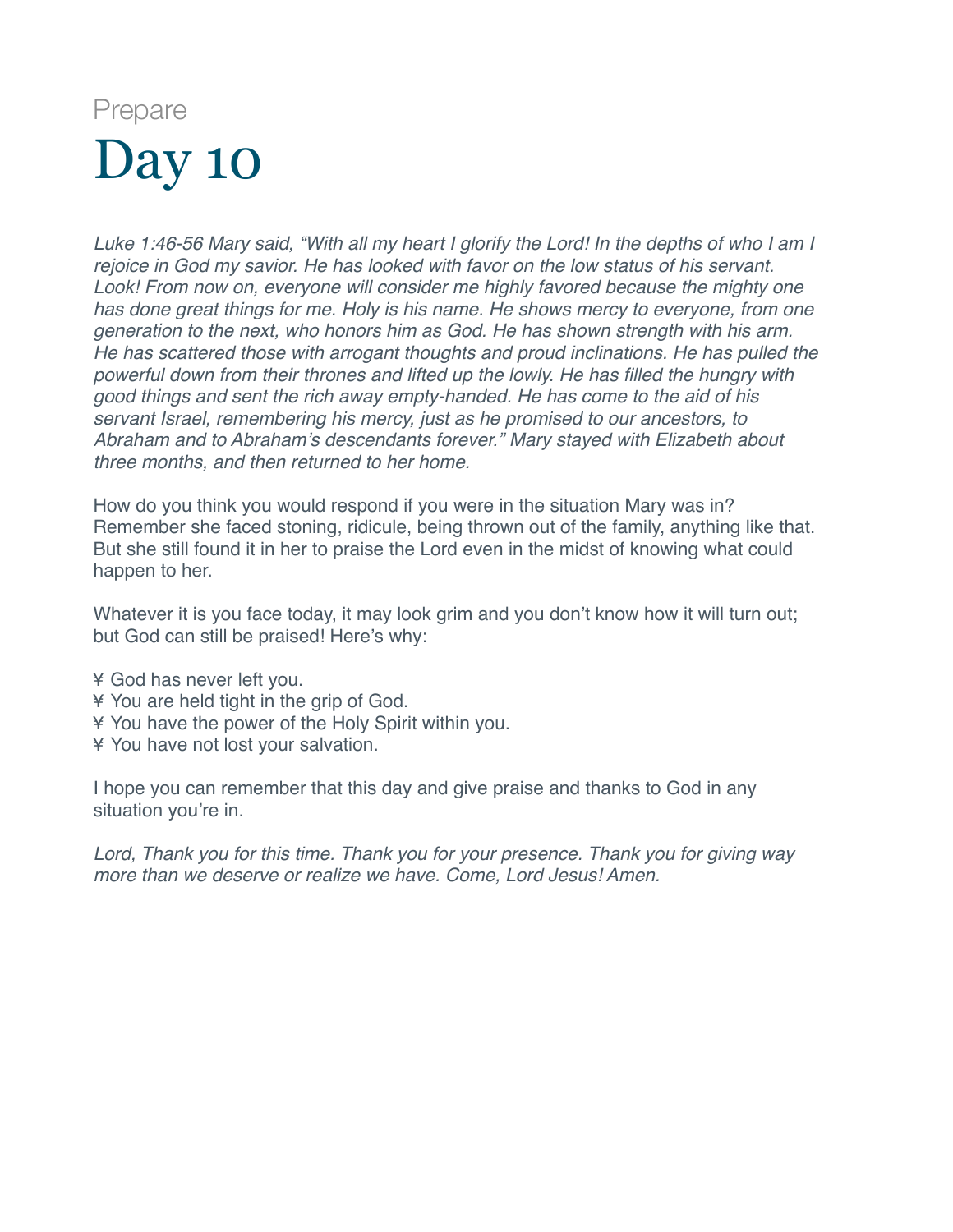<span id="page-17-0"></span>*Luke 1:57-66 When the time came for Elizabeth to have her child, she gave birth to a boy. Her neighbors and relatives celebrated with her because they had heard that the Lord had shown her great mercy. On the eighth day, it came time to circumcise the child. They wanted to name him Zechariah because that was his father's name. But his mother replied, "No, his name will be John." They said to her, "None of your relatives have that name." Then they began gesturing to his father to see what he wanted to call him. After asking for a tablet, he surprised everyone by writing, "His name is John." At that moment, Zechariah was able to speak again, and he began praising God. All their neighbors were filled with awe, and everyone throughout the Judean highlands talked about what had happened. All who heard about this considered it carefully. They said, "What then will this child be?" Indeed, the Lord's power was with him.*

What stands out to you when you read these verses? If we remember what has happened before this time, Zechariah and Elizabeth have been prepared for this day their son would be born, They were given a glimpse of how the child's life would be and what he would stand for. They trusted the Lord to provide in their circumstance and that his word would come true. Zechariah and Elizabeth's heart was prepared and ready for this day.

This is part of the journey we are in this Advent (season of preparation and expectation) as we examine our hearts to see how the story of Jesus' birth will continue to shape and transform us. Zechariah and Elizabeth were different after the meeting with the angel, and we should be different (being able to stand out from the crowd) after any meeting we have with God.

They were able to confidently tell the people around what their child's name would be even though it did not make sense to the rest of the crowd. What is God asking you to do that seems other people don't understand? Will you be bold and confident in your faith and the calling God has placed on your life?

*Dear God, You have guided us to this place and this time. Help us in any unbelief we might have so we can celebrate this season of Christmas with boldness and confidence of your presence and your calling in our lives. Come, Lord Jesus! Amen.*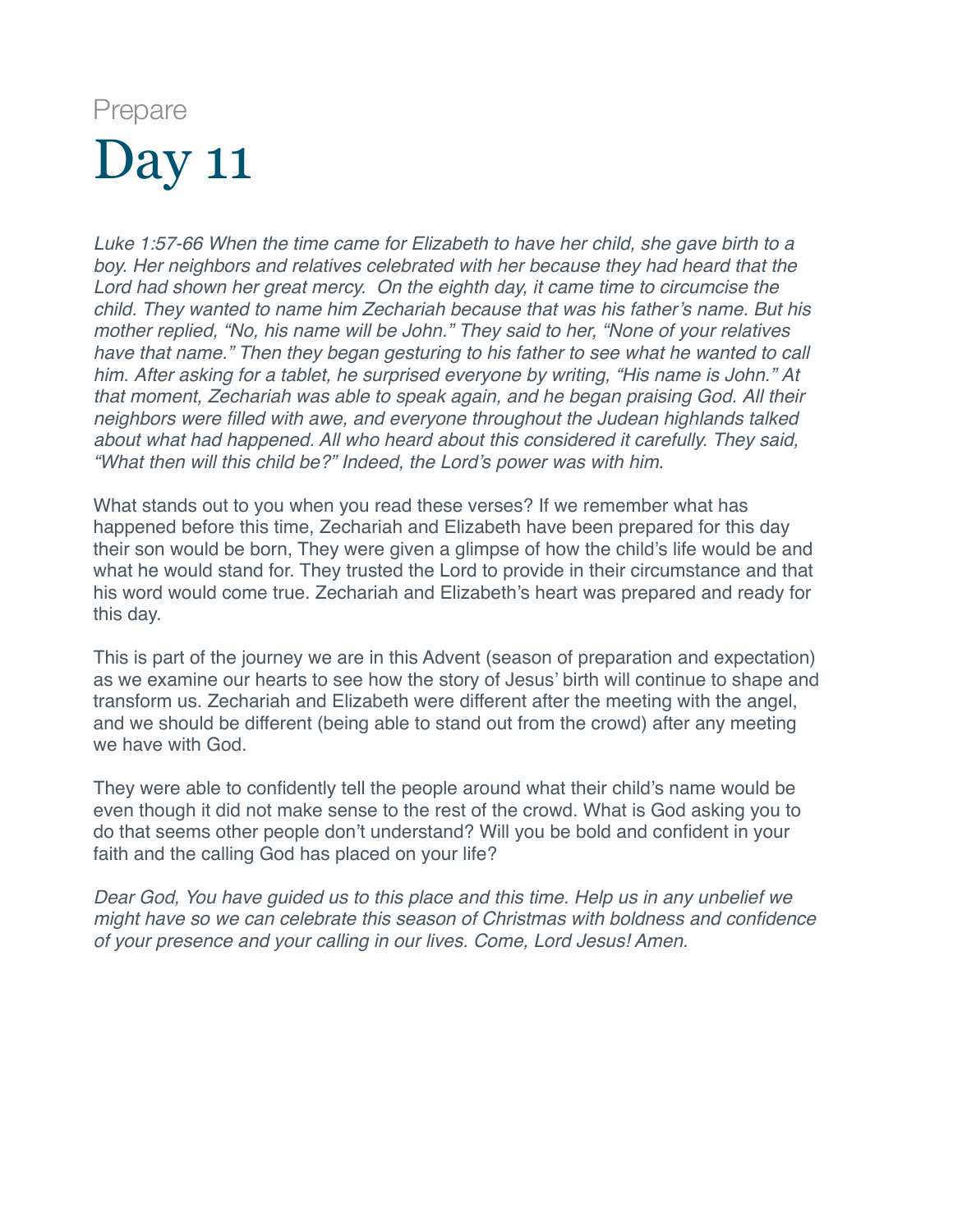<span id="page-18-0"></span>*Luke 1:67-80 John's father Zechariah was filled with the Holy Spirit and prophesied, "Bless the Lord God of Israel because he has come to help and has delivered his people. He has raised up a mighty savior for us in his servant David's house, just as he said through the mouths of his holy prophets long ago. He has brought salvation from our enemies and from the power of all those who hate us. He has shown the mercy promised to our ancestors, and remembered his holy covenant, the solemn pledge he made to our ancestor Abraham. He has granted that we would be rescued from the power of our enemies so that we could serve him without fear, in holiness and righteousness in God's eyes, for as long as we live. You, child, will be called a prophet of the Most High, for you will go before the Lord to prepare his way. You will tell his people how to be saved through the forgiveness of their sins. Because of our God's deep compassion, the dawn from heaven will break upon us, to give light to those who are sitting in darkness and in the shadow of death, to guide us on the path of peace." The child grew up, becoming strong in character. He was in the wilderness until he began his public ministry to Israel.*

How do you view your life? Do you like to be the one getting recognized, or are you comfortable being the one behind the scenes for another person? It is important to know roles we play in our lives.

Here, we find Zechariah giving a prophecy about his son. No doubt he is extremely proud of being a father and excited to watch his son grow up. But if we read this prophecy carefully, it is really about the Messiah to come (Jesus Christ) and the role of John to play in the people recognizing and following Christ. So in reality, this prophecy is saying that John is actually going to play a part behind the scenes for the fulfillment of God's plan with Jesus.

No doubt, this shaped his upbringing and how he was treated. John became the "pointer" to Christ. This is how our lives should be. Everything John did in his ministry, while alive, pointed people to the Messiah. Even to the point of bowing out when it was his time saying, "He must increase and I must decrease."

Our challenge today is to see is we are the ones trying to be out front, or if we are doing everything we can behind the scenes to let Christ be known.

*Thank you God for the opportunity to be lights in this world so people can see you through us. Help us be the brightest lights we can be and remember this season is about Jesus and not gaining material goods. Come, Lord Jesus! Amen*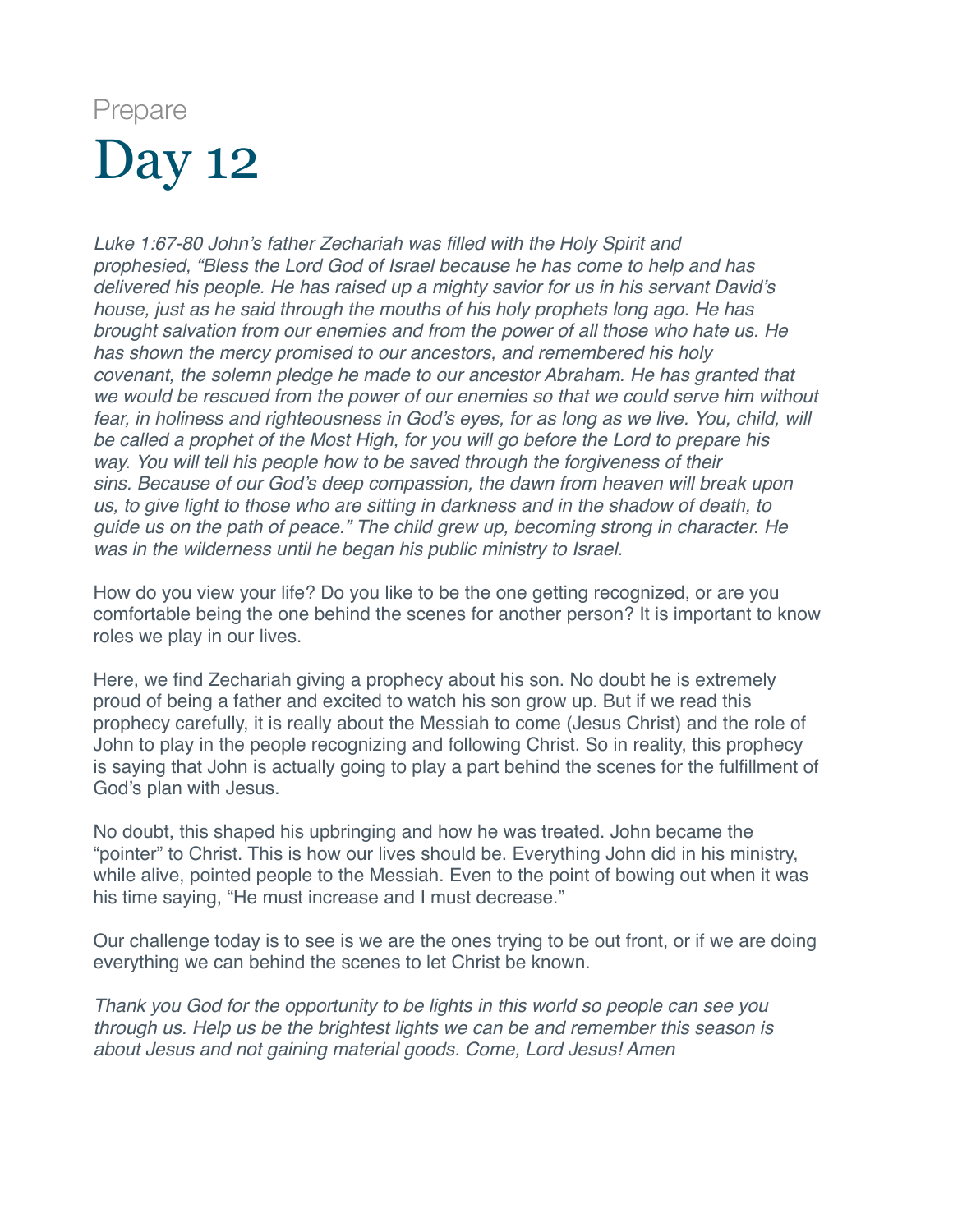<span id="page-19-0"></span>*Matthew 1:18-19 This is how the birth of Jesus Christ took place. When Mary his mother was engaged to Joseph, before they were married, she became pregnant by the Holy Spirit. Joseph her husband was a righteous man. Because he didn't want to humiliate her, he decided to call off their engagement quietly.*

Even though we are still over a week until Christmas and celebrating the birth of Jesus Christ, we have come to the part in the Christmas story that causes us to think about societal views and how we treat people. We are called to be people who show love to everyone, even when it is difficult.

Joseph had every reason to call off his engagement to Mary since she was pregnant with a child who wasn't his. He even had every right to have her stoned to death or have her go through life as a disgrace as a symbolic "scarlet letter." He did none of that. The text says, "Joseph…was a righteous man."

Would this be the same description of you and I? I do not always do what I know needs to be done; and if you're honest, neither do you. But we have this example of Joseph. Even though he thought about calling off the marriage quietly, he still saved her life.

How can you show love to those you do not enjoy, or those who have caused you embarrassment? This is where we can continue to prepare and consecrate our hearts for the coming Messiah. God is using you, as he used Joseph, a couple thousand years ago, to be an example to the world of the better path we should take when we interact with people, even those who did us wrong.

*God, thank you for the opportunities to practice humility and to show love to those who embarrass us or wrong us. Guide us this day. Come, Lord Jesus! Amen.*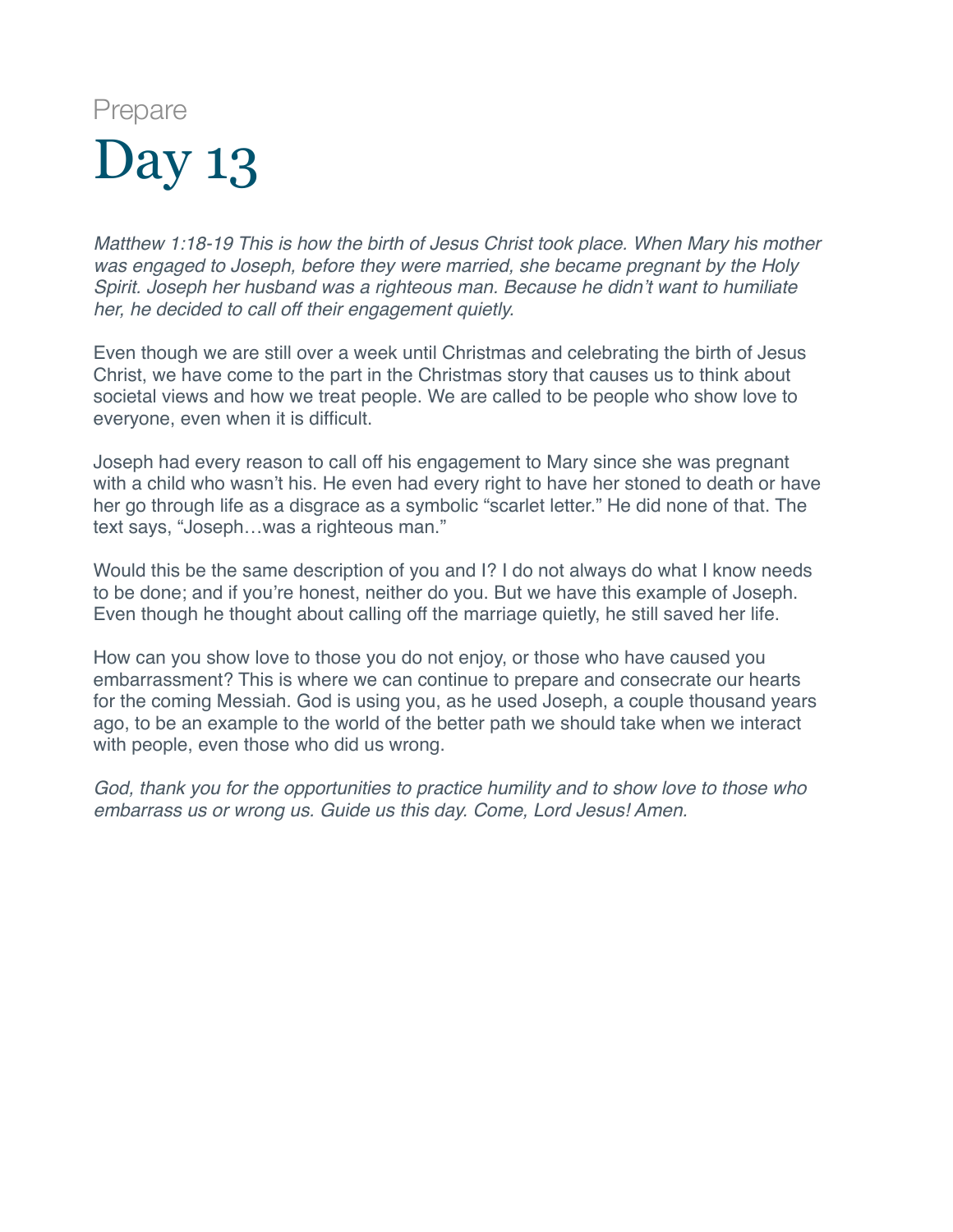<span id="page-20-0"></span>*Matthew 1:20-25 As he was thinking about this, an angel from the Lord appeared to him in a dream and said, "Joseph son of David, don't be afraid to take Mary as your wife, because the child she carries was conceived by the Holy Spirit. She will give birth to a son, and you will call him Jesus, because he will save his people from their sins." Now all of this took place so that what the Lord had spoken through the prophet would be fulfilled: Look! A virgin will become pregnant and give birth to a son, And they will call him, Emmanuel. (Emmanuel means "God with us.") When Joseph woke up, he did just as an angel from God commanded and took Mary as his wife. But he didn't have sexual relations with her until she gave birth to a son. Joseph called him Jesus.*

How do you make decisions? Do you only look at the facts, or so you allow God the opportunity to speak to you? I tend to have quick reactions, but then I try to take time to think about and assess the situation from different angels.

Joseph was about to dismiss Mary from the marriage contract, but I imagine there was still something in his heart that was questioning the decision. This is where God had an opening to prepare Joseph for what was about to happen in the birth of Jesus. After he heard from God, he obeyed and was confident he had an encounter with an angel of God.

I hope we all take time to think and pray about our decisions. God is preparing each one of us for something bigger than ourselves and we should allow him the opportunity to speak, and then obey.

Joseph knew the community would probably not understand his decision or even stand behind him to give him support. But he knew God was there and in that event. May we know, believe and live like this too!

*Come, Lord Jesus! Amen.*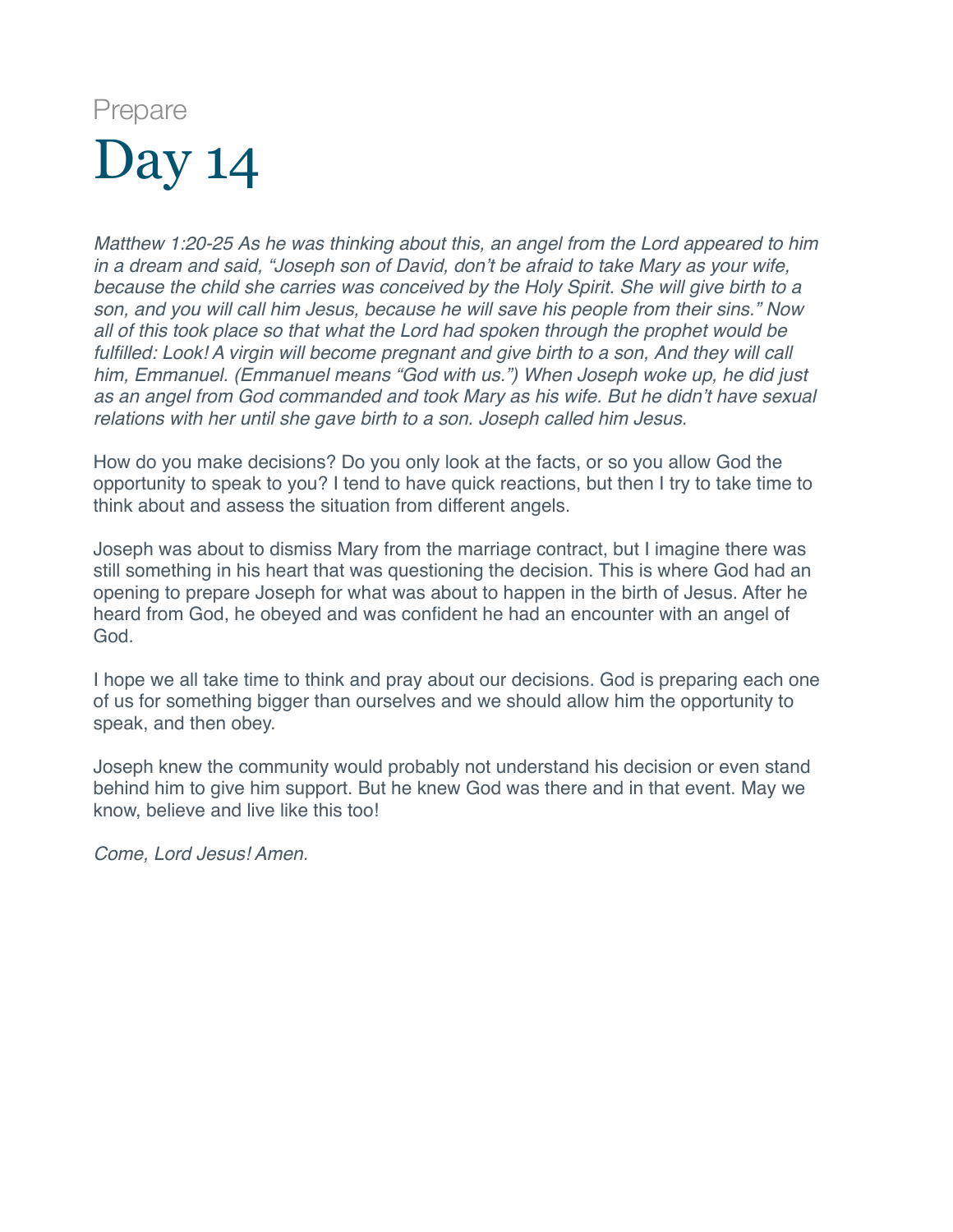<span id="page-21-0"></span>*Luke 2:1-7 In those days Caesar Augustus declared that everyone throughout the empire should be enrolled in the tax lists. This first enrollment occurred when Quirinius governed Syria. Everyone went to their own cities to be enrolled. Since Joseph belonged to David's house and family line, he went up from the city of Nazareth in Galilee to David's city, called Bethlehem, in Judea. He went to be enrolled together with Mary, who was promised to him in marriage and who was pregnant. While they were there, the time came for Mary to have her baby. She gave birth to her firstborn child, a son, wrapped him snugly, and laid him in a manger, because there was no place for them in the guestroom.*

It is easy, sometimes, to step out in faith and trust God and the calling he places on our lives. We never know what events will happen. The real question is how we will handle these events.

Joseph could have told Mary he would be back after registering, thinking the journey would be too arduous for her to travel that distance. But there must have been a sense of pride and ownership for the life and the child and his wife that Joseph felt. So, he went to Bethlehem to have his wife and child placed under his name. This act also fulfilled what God spoke through the prophet Micah saying the child will be born in Bethlehem.

When situations arise, and they do not seem to fit with the life God has called you to live, do you look at them at them as distractions that do not fit? Or, could we just continue to step out and look back to see how our lives and events really fit together? Often, looking back we can see how the events in our lives are actually woven together in a beautiful tapestry; but we cannot see it at the time it takes place.

*Jesus, the events of your birth seem like they do not fit together; but knowing the full story, we can see God moving in your earthly parents' lives. May we live to see God moving in our lives daily and trust him unconditionally, even when it doesn't make sense. Come, Lord Jesus! Amen.*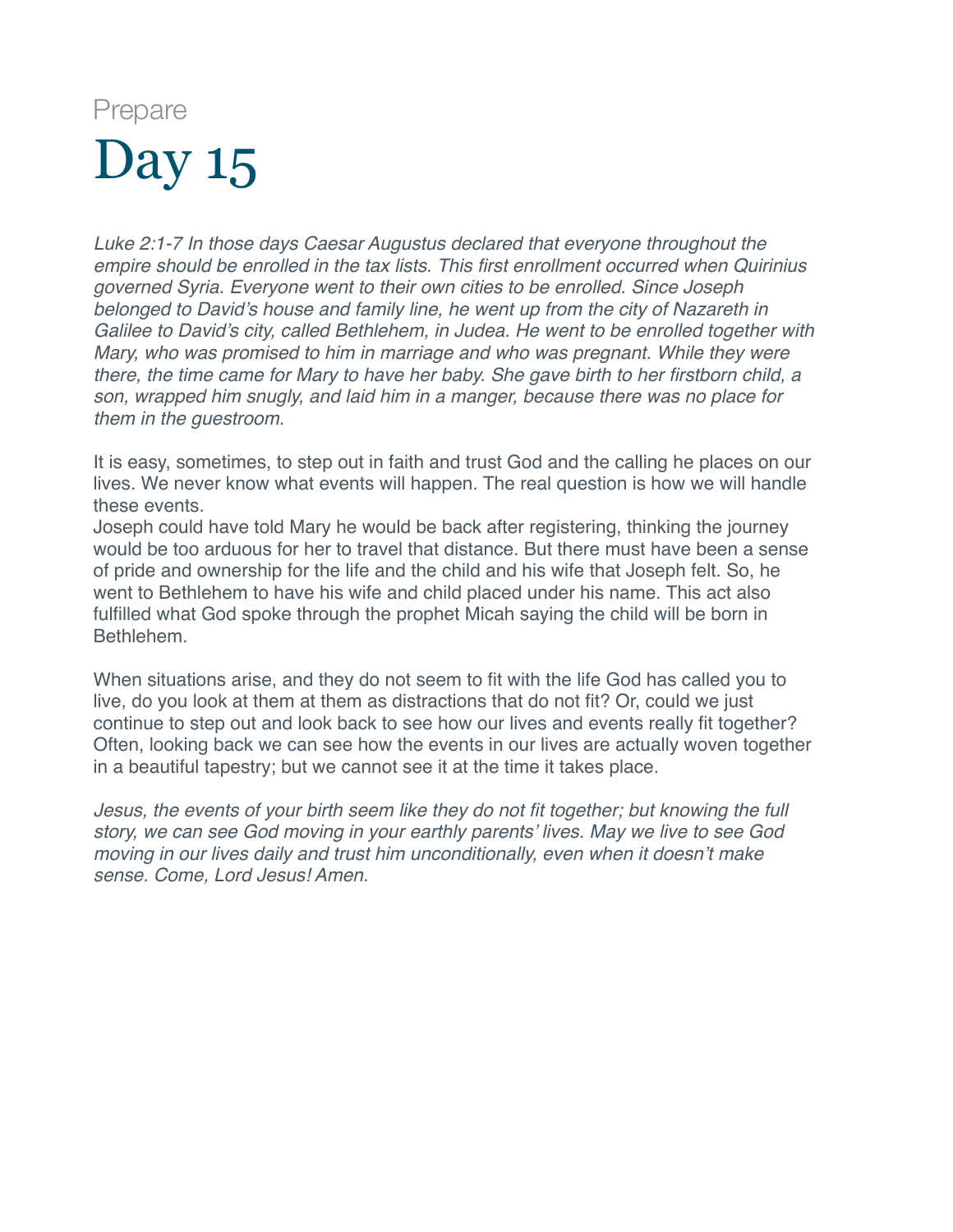<span id="page-22-0"></span>*Luke 2:8-10 Nearby shepherds were living in the fields, guarding their sheep at night. The Lord's angel stood before them, the Lord's glory shone around them, and they were terrified. The angel said, "Don't be afraid! Look! I bring good news to you—wonderful, joyous news for all people.*

Now we get to an interesting part of our journey toward Christmas and celebrating Jesus' coming into the world. God sent angels to the nobodies of society – the shepherds.

This is really awesome for us today. When you and I do not feel like God would make himself (or his plans) known to us because of our past or because we do not feel like we matter; just remember that God sent his angelic messengers to the lowly, smelly, outcasted shepherds in the field. God does this today too!

What an incredible gift it was for the grungy shepherds to be the first people to see the newborn baby Jesus. This shows that the King of Glory is interested in and invites those the world looks down upon. So if you do not feel like you matter, just remember that Jesus is inviting you to witness his birth and entry into the world. AND Jesus is inviting you and I to be in his presence.

You matter to God and he comes to you!

*Gracious and Holy God, thank you for coming to earth and for inviting us to be with you all the time. We do not always feel like we're worthy. Help us to see you and experience your presence daily. Come, Lord Jesus! Amen.*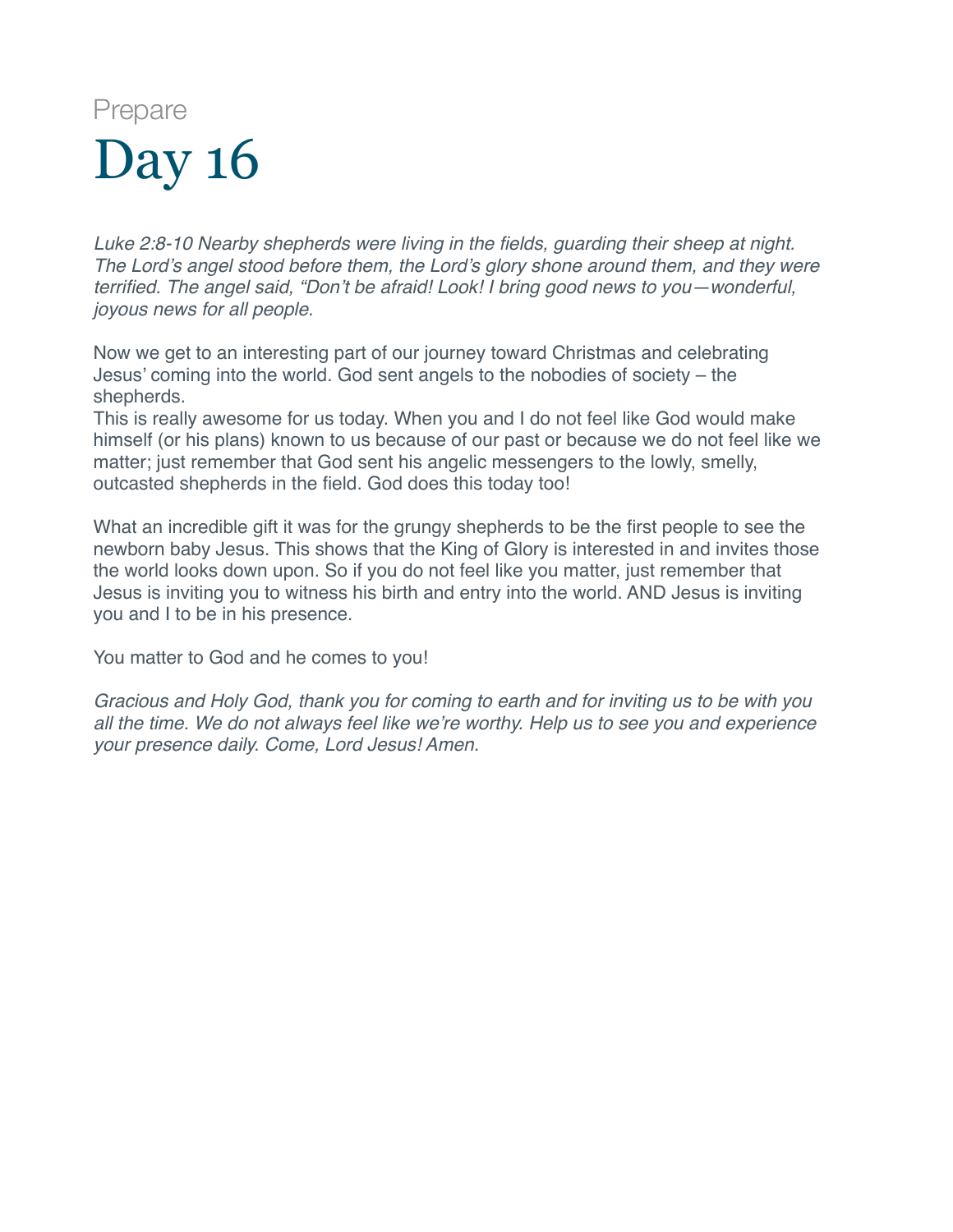<span id="page-23-0"></span>*Luke 2:11-14 Your savior is born today in David's city. He is Christ the Lord. This is a sign for you: you will find a newborn baby wrapped snugly and lying in a manger." Suddenly a great assembly of the heavenly forces was with the angel praising God. They said, "Glory to God in heaven, and on earth peace among those whom he favors."*

Our journey to the cradle of Christ is not over yet. We still have 9 days until Christmas. How is it with your soul? Do you feel like you are getting your spirit ready for the coming Savior, or is it still focused on getting the material items and gifts ready?

There are some Christmas seasons, I want Jesus to just appear before my eyes and get me into the Christmas spirit. Has this happened to you? I invite you to read again the verses above.

Did you notice that the angels were proclaiming that Jesus was born? He is on the earth when they speak to the shepherds. I find it interesting that the angels did not make Jesus appear right before the shepherds eyes. Instead, they told the shepherds were to go. The shepherds had to take some initiative to go to see and know Jesus!

That is what we are invited to do daily as well. Jesus Christ is here. Jesus Christ is within you and I. We should take the time to see him ourselves and not just wait for him to appear to us.

What steps are you taking / can you take this day to see Jesus personally? I pray we all have open eyes to see Jesus in every person we encounter and do for them as we would do for Jesus, serve and love them.

*Almighty God, you sent your angels to proclaim the birth of your Son, our Savior, Jesus Christ. Guide us to show us where we can see Jesus and bring others to him as well. Come, Lord Jesus! Amen*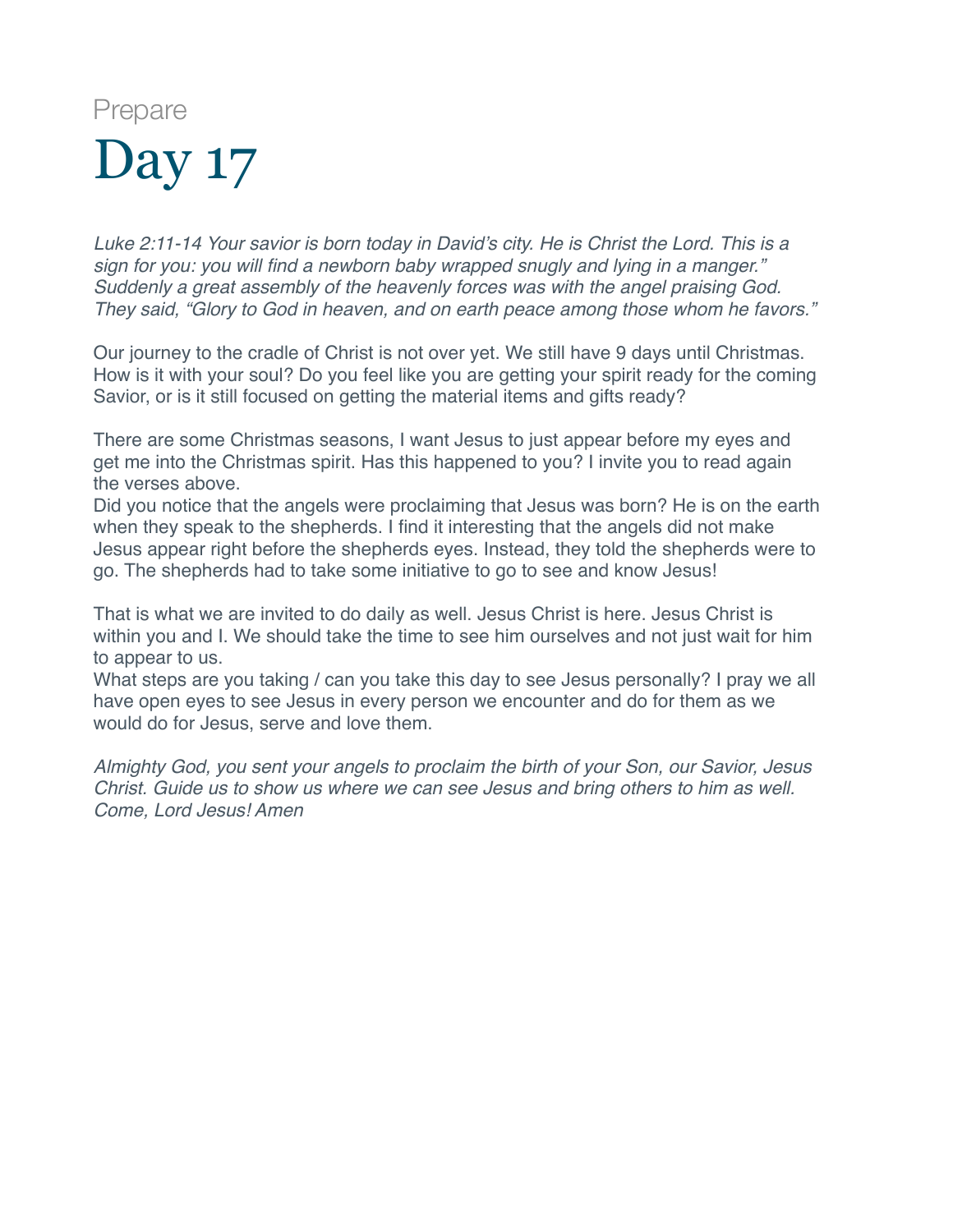<span id="page-24-0"></span>*Luke 2:15-16 When the angels returned to heaven, the shepherds said to each other, "Let's go right now to Bethlehem and see what's happened. Let's confirm what the Lord has revealed to us." They went quickly and found Mary and Joseph, and the baby lying in the manger.*

On this journey to Bethlehem, we have just encountered the angels (as the shepherds did). Here's something to think about, "how do you respond after hearing from God?"

I believe the tendency could be to try to stay right there and internalize it so we could make sense of it. This way when we do tell our friends and those we encounter, we'll be able to fully explain what we saw and what we heard and we'll have researched the event and words enough to be able to explain it so our hearers would understand.

What I find interesting is that the text does not say how long the shepherds waited before hey went; but they did go "quickly." I believe this should be our reaction and response too. God does not ask us to have everything figured out before we step out in faith; he just wants us to step out in faith, trusting him.

Another point this brings up is what to do after we hear from God. Our community (family, friends, trusted acquaintances, etc) is there to be a sounding board so we can have people to confirm/affirm/or maybe even give a new twist on what we heard. We should find ways to confirm what God has spoken. How that looks for you maybe different than me. I personally talk with trusted people to discuss what I felt God say, then we work together to continue listening for God, as we are moving in the direction sensed.

So when you hear from God our challenge is to keep the excitement and move "quickly," bringing people along with us (the shepherds went as a community) to do the work God calls us to, or even what God calls us to see.

*God, you speak to us. Help us hear with excitement what you say and move quickly to where you call us. Also, Lord, guide us to the people you want us to share this calling with. Come, Lord Jesus! Amen.*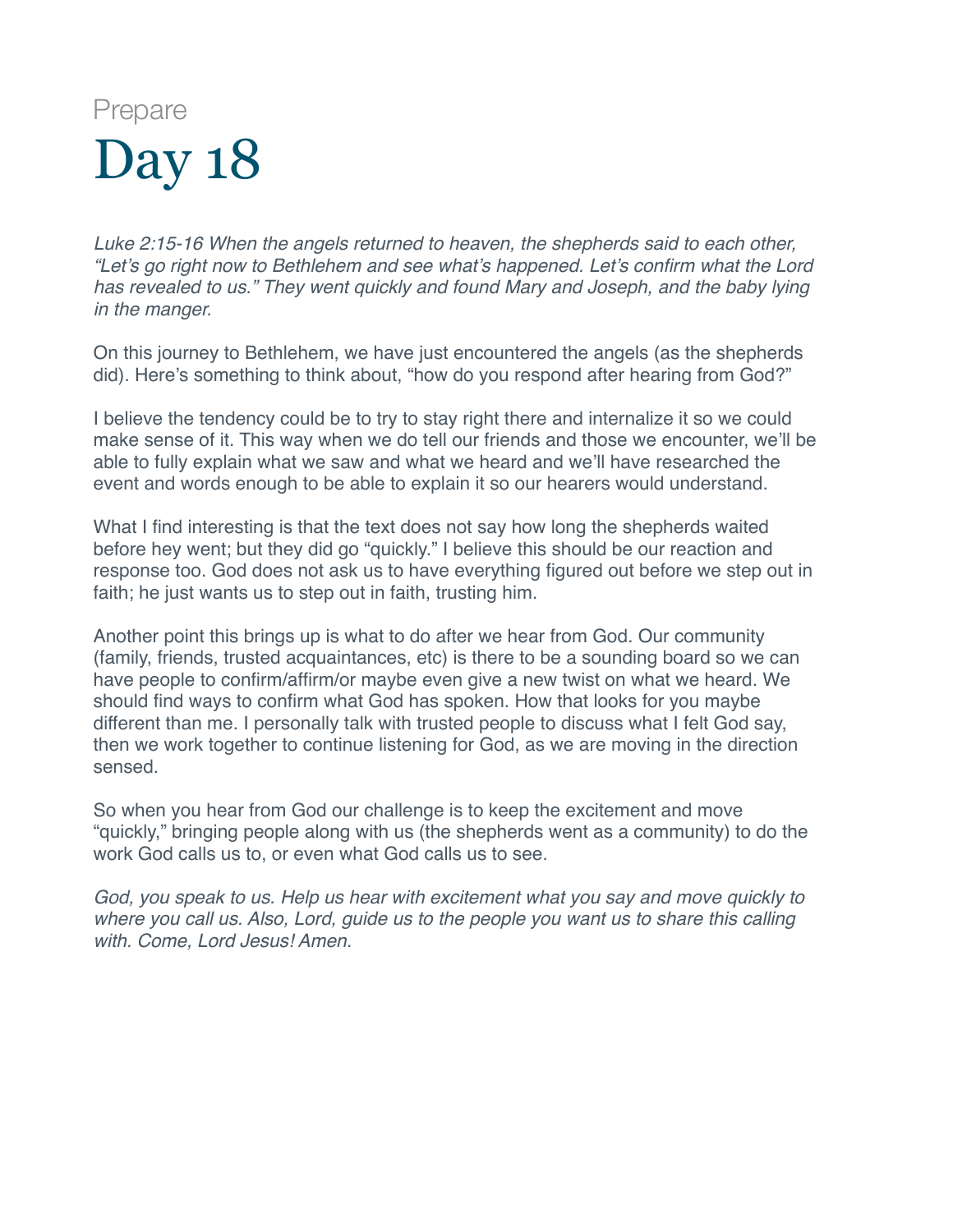<span id="page-25-0"></span>*Luke 2:17-20 When they saw this, they reported what they had been told about this child.Everyone who heard it was amazed at what the shepherds told them. Mary committed these things to memory and considered them carefully. The shepherds returned home, glorifying and praising God for all they had heard and seen. Everything happened just as they had been told.*

Yesterday, we talked about how the shepherds went as a group (community) to wear the angels said the baby Jesus would be (God's calling), and that they moved quickly (our response).

They found the family at the exact place the angels said they would be and saw Jesus. After the shepherds left the manger, they went off telling people about what they had seen. What did they say? They told about how this baby had been born, how they found out and constantly praised God. They kept the message simple and God-focused.

This is how we should tell people about what God has done today: by telling what we heard, what we saw, and then give praise to God. Sometimes people may not understand, nor appreciate, the message at first; but we should still keep the message focused on God. God coming into the world as one of the humans he created. God walking with us. God experiencing life with us.

What a great reason to celebrate and praise God!

I'm sure after the shepherds made their way home, they were different people. How are you different after encountering God?

*Gracious God, you have come to us in the form of a human, Jesus the Christ. Change us and allow the time spent in your presence to make us new creations. It's because of what you have done for us that we are new people and we should allow you to make us whole. Help us remember to praise and glorify you with all of our heart, soul, mind, body, strength. Come, Lord Jesus! Amen.*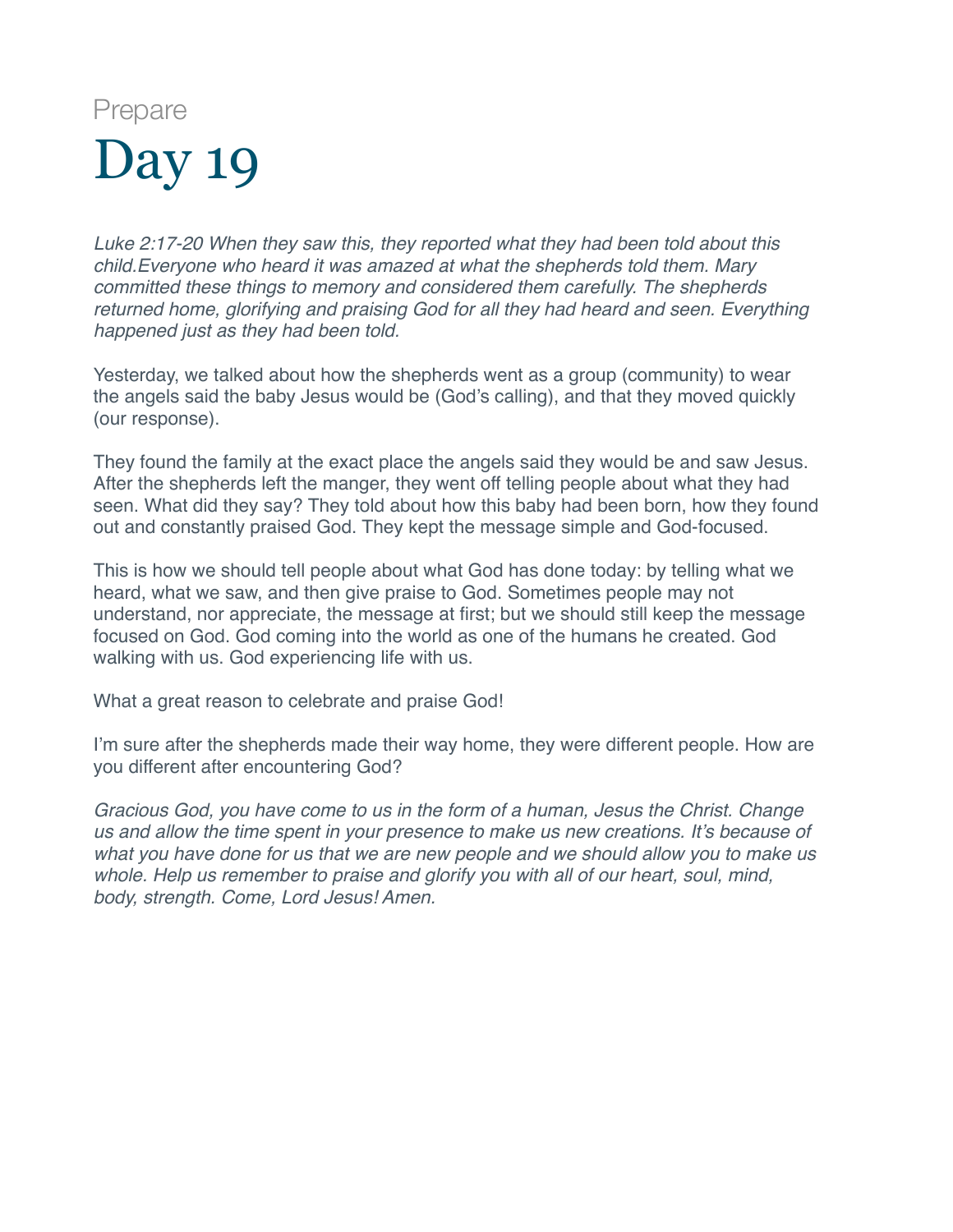<span id="page-26-0"></span>*Matthew 2:1-2 After Jesus was born in Bethlehem in the territory of Judea during the rule of King Herod, magi came from the east to Jerusalem. They asked, "Where is the newborn king of the Jews? We've seen his star in the east, and we've come to honor him."*

When we think about the Wise Men going to Jesus, we typically picture the final destination (after meeting with King Herod). In this picture, we can see the gifts of gold, frankincense and myrrh. It is easy to picture Mary and Joseph's surprise and amazement at these men and their expensive gifts. What we typically do not focus on is the journey the men took, out of faith, to get to this newborn baby, Savior of the world, Christ the Lord.

These men (unknown number of travelers) went on a journey of faith to follow a "star" in the heavens. We do not know when this heavenly sign appeared for the men, but we do know after they saw the sign, they left on a journey that would take weeks, months to get to their destination. And they probably were not sure exactly what they would find when they arrived. They traveled over mountains, valleys, through deserts. God is giving each one of us a sign to follow.

What sign has God given you? We can easily allow life to get in the way and cloud our vision from seeing all that God is doing and showing us. This is why we pause each year at Advent (4 weeks prior to Christmas) to pause and "reset" our hearts to once again be renewed by the gift of Jesus Christ. This is the gift we seek in our journey, our life. This is the gift that will be revealed to us when we seek. This is the gift that changes us inside and out. The journey we are on is incredible!

The journey we will take, by faith, is a journey that will lead us through the hardships of life, ups and downs, alone and accompanied. How will you take this challenge of God and step into this new year? Let's take this journey to see where it ends up and we can meet the King of Kings face to face. All we have to offer is ourselves and that's all he offered when he came to earth as a baby to die on a cross over 30 years later. What a journey, but to see Him face to face…WOW!

*Thank you God for walking with us through life's journey and the challenges we go through. Continue to guide and strengthen us, even when the journey seems too far or too difficult. Thank you for Jesus Christ! Come, Lord Jesus! Amen.*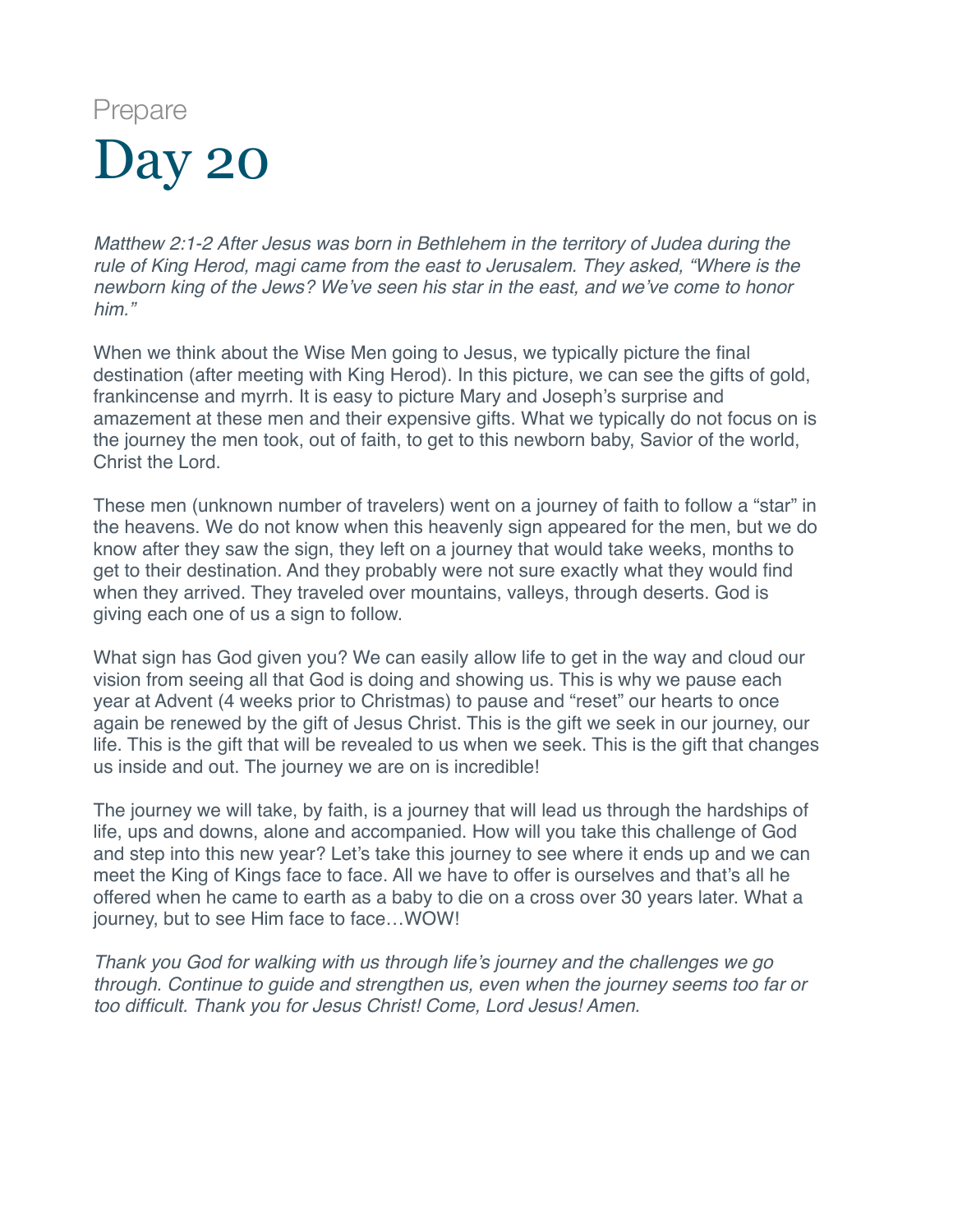<span id="page-27-0"></span>Matthew 2:3-6 When King Herod heard this, he was troubled, and everyone in Jerusalem was troubled with him. He gathered all the chief priests and the legal experts and asked them where the Christ was to be born. They said, "In Bethlehem of Judea, for this is what the prophet wrote: *You, Bethlehem, land of Judah, by no means are you least among the rulers of Judah, because from you will come one who governs, who will shepherd my people Israel."*

We have come to an interesting point in our journey this advent season. Herod trying to figure out where the "King of the Jews" would be born.

At first glance, these verses may not make sense being part of a devotional series preparing our hearts for Christmas; but if we look closely and listen we can see a couple incredible things.

First, this passage shows that Herod was not paying as close attention to his area as he should have. Have you been busy in the business of the Christmas season, that you may have missed something important? We all get caught up in our lives and become so inwardly focused that we can miss what God is doing all around us, especially if it does not directly pertain to us. I believe part of the reason for the Advent season is to remind us to be patient and expectant. This means we look for Christ is all we see, hear and do. We are patient because we take the focus off of ourselves and onto God. We are expectant because we should love to see that God is doing around and in us.

Second, this passage shows that Herod had learned people around him to continue to teach him. Who do you have around you that you can ask questions to so you don't come up with your own conclusions; but you can learn from each other? Being in community is another part of the Advent season. God comes down to be with his people (community).

As we're getting closer and closer to Christmas, let's all pay close attention to what's going on around us so we don't miss God's work in the world and in our lives. Let's also continue to keep learning from each other.

*Holy God, you do incredible works all around us. Thank you for inviting us to observe, yet be part of your working in this world. Help us open our hearts to see and hear from you as we prepare to celebrate, once again, the birth of Jesus the Christ. Come, Lord Jesus! Amen.*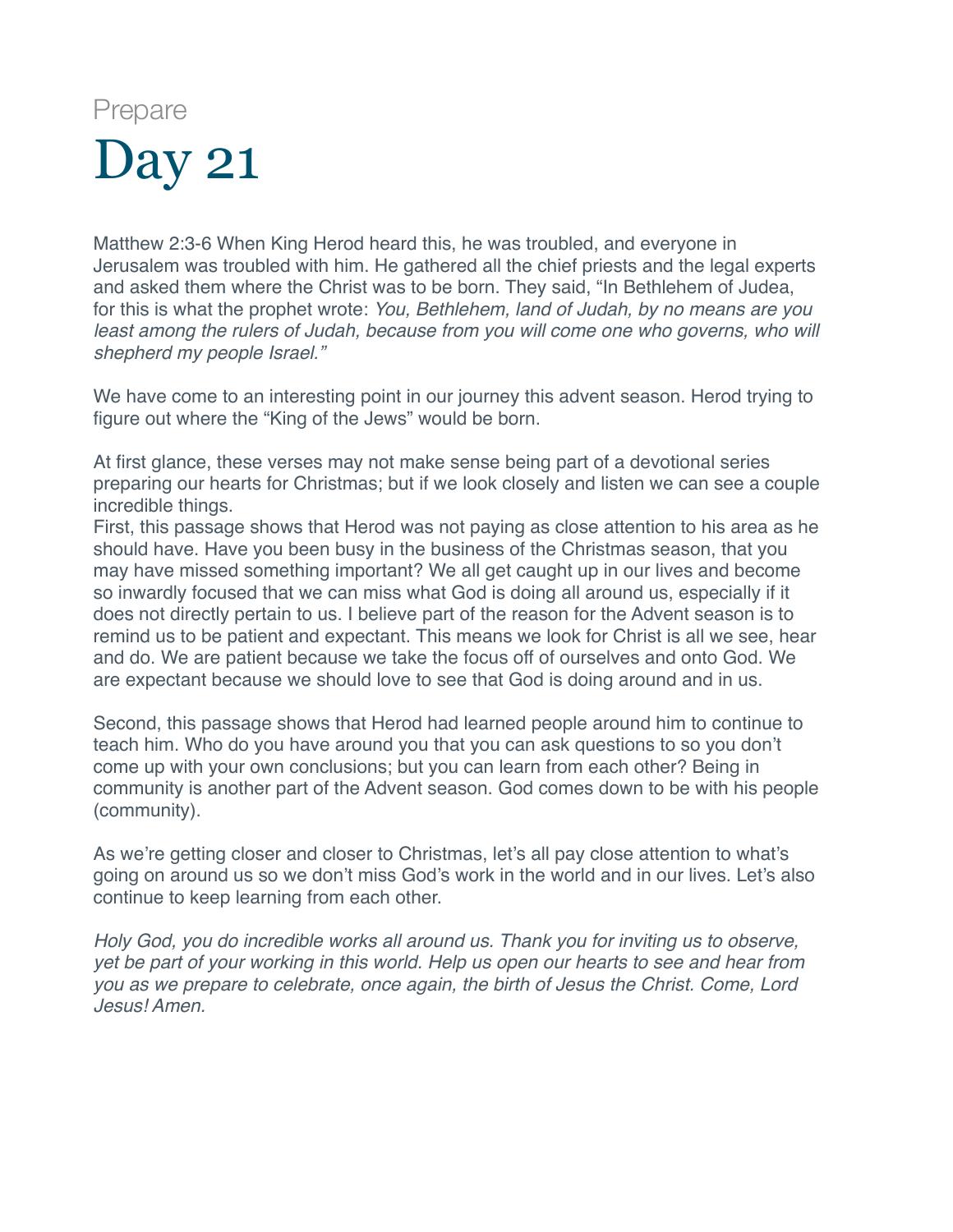<span id="page-28-0"></span>*Matthew 2:7-9 Then Herod secretly called for the magi and found out from them the time when the star had first appeared. He sent them to Bethlehem, saying, "Go and search carefully for the child. When you've found him, report to me so that I too may go and honor him." When they heard the king, they went; and look, the star they had seen in the east went ahead of them until it stood over the place where the child was.*

King Herod obviously has ulterior motives when he calls the magi back to his presence in secret. What he did not know is that God was using this time to fulfill his plan of the magi visiting the baby Jesus. Herod could have easily said they could not pass through; he could even have tried to stop them from going further. But Herod allowed them.

Little did Herod know that God was moving and using the situation and the people. Which brings us to today's thought. Where can you see God working in your life today? Do you realize that God is working in you and through you? There are people whom you interact with that God knows you are the right person for the task, even if you do not believe in God.

Our challenge today, and really everyday, is to be open to how God is leading. Many times we will not know or see God working, but he is. He is using ordinary people in ordinary ways to show the extraordinary. God is working through you.

*Lord, thank you for choosing to work through us. Help us to see your work and give you glory. Come, Lord Jesus! Amen.*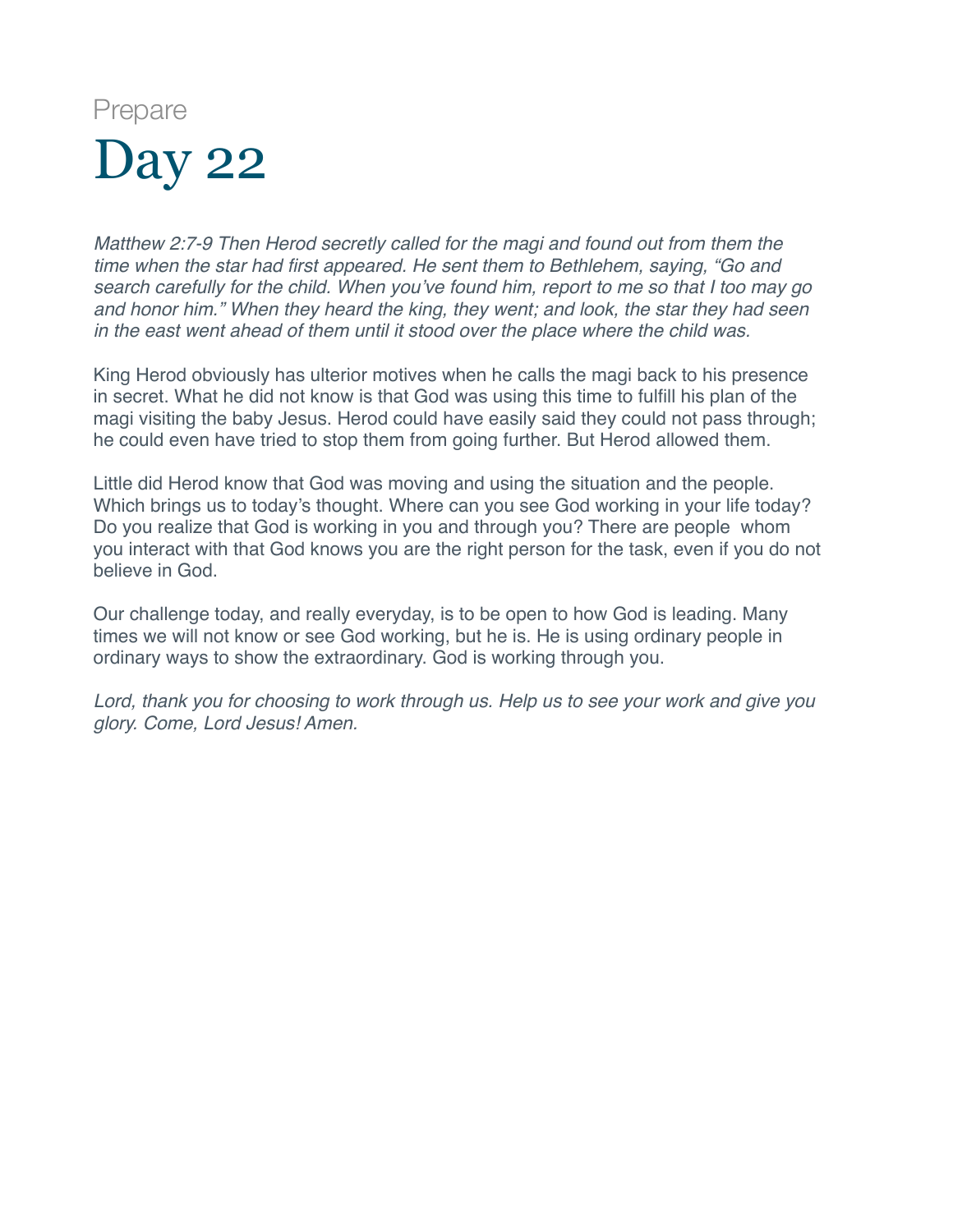<span id="page-29-0"></span>*Matthew 2:10-12 When they saw the star, they were filled with joy. They entered the house and saw the child with Mary his mother. Falling to their knees, they honored him. Then they opened their treasure chests and presented him with gifts of gold, frankincense, and myrrh. Because they were warned in a dream not to return to Herod, they went back to their own country by another route.*

We are now just a few days away from Christmas and celebrating once again the birth of Jesus Christ. In our passage today, we see the wise men (magi), have come to visit the toddler Jesus in his home. Even though this even took place up to two years after Jesus' birth, there is still something here for us to see and hear during this Advent season.

The magi entered the house, bowed down and gave their gifts. So what is really interesting, to me, is how these verses today end: "they went back to their own country by another route."

The magi left different. They still went back home, but they left different. After you and I celebrate the birth of Jesus Christ this year, we should leave different and not take the same path back we searched for him on. This means, we do go back into our home, work, school, life; but we are different. We do not have the same patterns, the same "rituals," the same direction. Our new purpose is that of following Christ and helping people find him. You and I have become the angels (messengers of God) to proclaim to those who feel unworthy that the God in heaven loves and adores them and is longing to be around them.

How will you be different this Christmas season?

*Jesus, too often we hear the story of your birth in this world and it does not phase us. We seek for and long to be in your presence. Help us proclaim to others your reality and your love for them, even if we feel too important. Come, Lord Jesus! Amen.*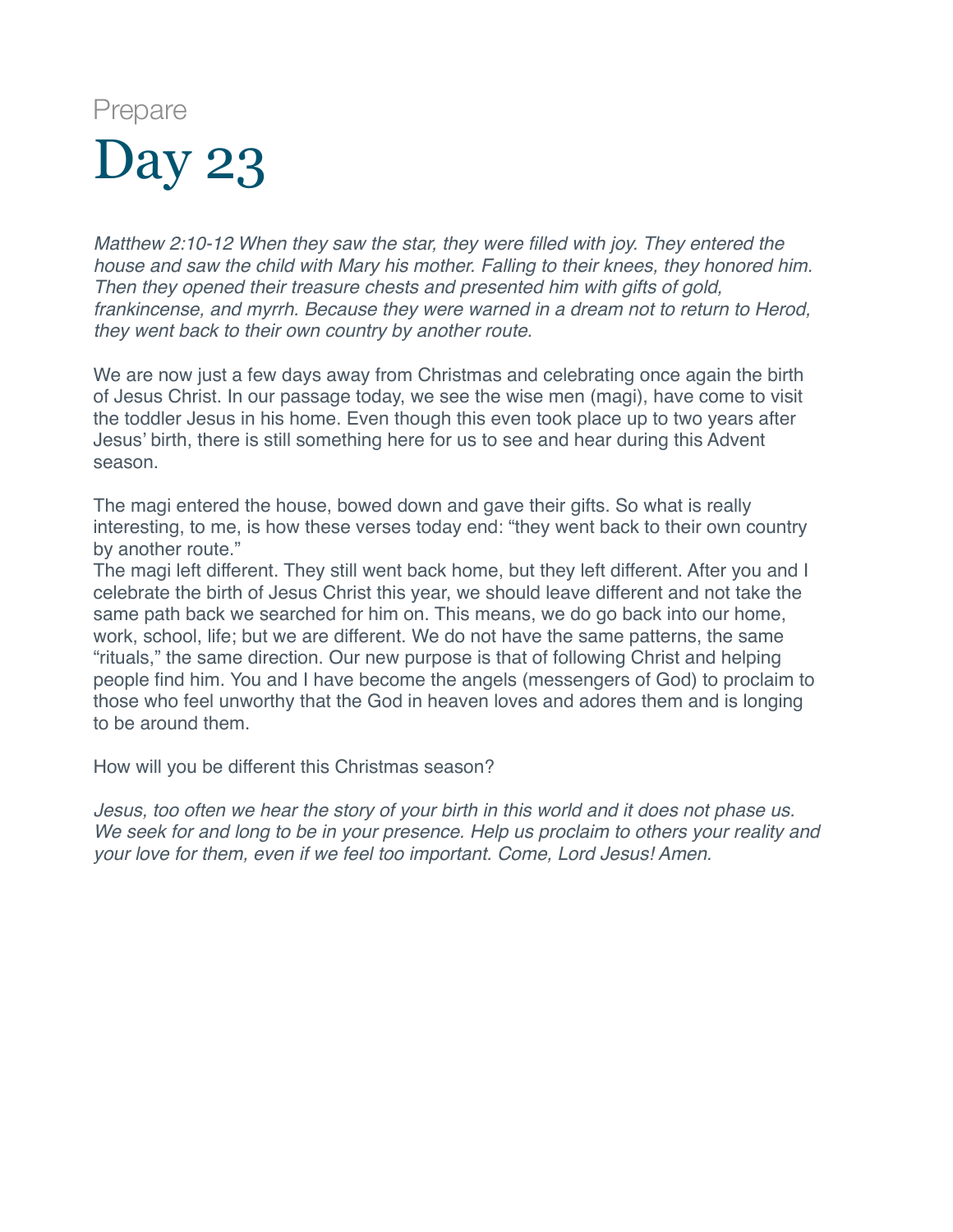#### <span id="page-30-0"></span>Prepare Christmas Eve

*Matthew 28:20 "…..I myself will be with you every day until the end of this present age."*

These past 24 days, we have been on this journey which I hope has prepared your heart for Christmas in a fresh way this year. We have traveled with Joseph, Mary, the shepherds, the angels, Herod, the magi, and many more.

How does Christmas change you? Jesus Christ's birth into the world is not just a cutesy story we hear each year. This is an incredible story that really changes everything. God, the creator of the universe, came down and became one of us in the human form of Jesus the Christ.

This birth, like ours leads to death. But there is something NEW that happens. Because Jesus Christ has risen from the grave, he has conquered death. It is great gift for God to walk among us AND it is an incredible gift that he chose to die a human death to conquer sin and death so that we can be in his presence. I heard this said, "Jesus did not die so we could go to heaven. Jesus died so we can get to God."

That's the great thing about Christmas. We remember God coming to us. God pursues us and showed he understood firsthand the human experience. We do not have a God who is aloof about what's going on; we have a God who has walked with us and continues to walk with us today.

Jesus Christ is with us each and everyday! Our challenge is to live so the truth of his presence changes us and makes us stand out.

*Lord Jesus, Thank you for your presence among us. Thank you for walking with us. Help us to see you each day. Continue to mold us into the new creations you created us to be. Come, Lord Jesus! Amen.*